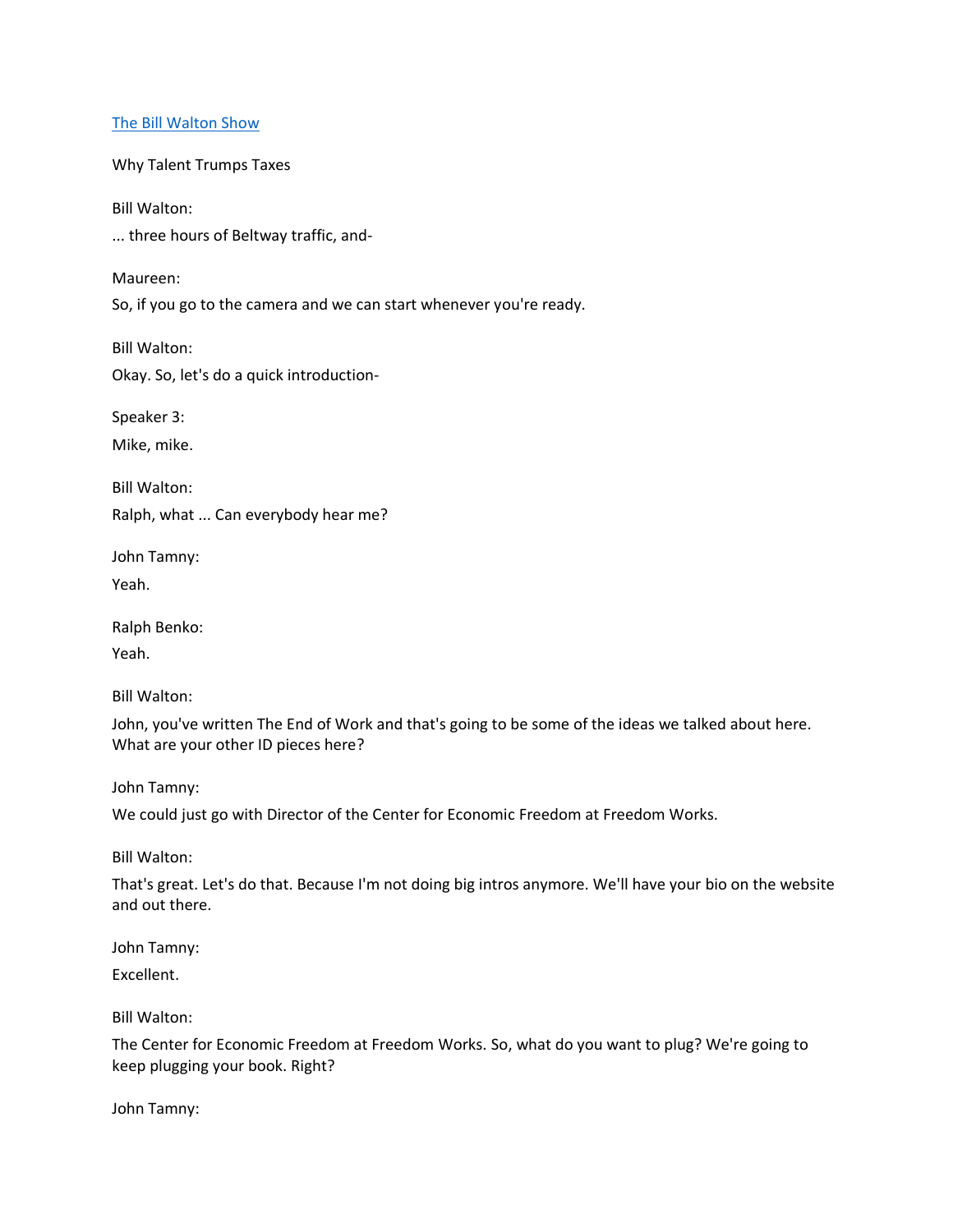Well, I guess we should try. Again, I can't thank you enough. RealClearPolitics ran your interview of me on the book recently. They loved it. And so, people keep loving the damn interview but no one will buy the book. It's just the most frustrating thing. But I loved that interview, so thank you very much.

Bill Walton:

All right. Well, more to come. We're going to build a cottage industry. We're doing our own intellectual dark web here, although I'm calling it the light web. Are you familiar with what's going on with Jordan Peterson and that whole crew on ... They're doing these extended podcasts that last ... It's like a Soviet meeting where speeches go on for three or four hours. These podcasts go on for three or four hours. Have you come across that?

John Tamny:

No. Wow.

Bill Walton: Ralph, you know all about it. Right?

John Tamny: [crosstalk 00:01:52].

Ralph Benko: I was the one who told you about it.

Bill Walton: What haven't you told me about? Okay. So, we can find-

Ralph Benko: [crosstalk 00:02:01].

Bill Walton:

We can find "The End of Work" on Amazon. Highly recommended. Ralph, what do you want to plug right now? I think we ought to plug what your current business is. We're going to call you ... You wrote "The Webster's Guide. The Webster's ..." What do we call it? "The Webster's Dictionary?"

Ralph Benko:

Yes. It's "The Webster's Dictionary: How to Use the Web to Transform the World," which won the most prestigious international award in its sector. It's called [Foreign language 00:02:29] from the World in Democracy Forum in Paris.

Bill Walton: How to Use the Web to Change to World?

Ralph Benko: To transform the world.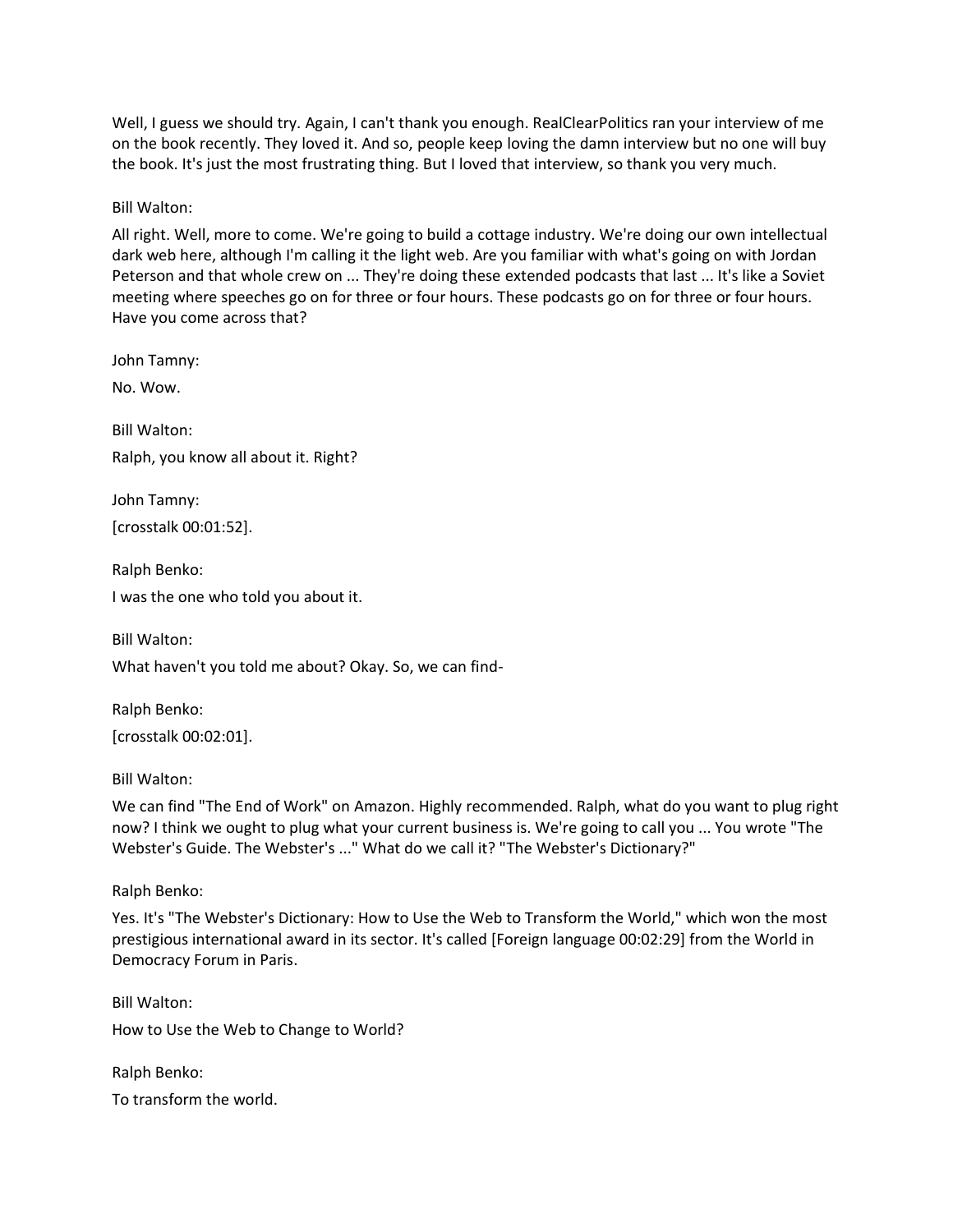Bill Walton:

What's the name of your website now?

Ralph Benko: The Webster's Dictionary.

Bill Walton:

No, no, no, no. We're trying to get you paid customers. What's your-

Ralph Benko:

It will be ralphbenko.com. It will be up by October 1st, so, when are you going to be broadcasting this?

Bill Walton: Probably next week.

Ralph Benko: Great. So, go with-

Bill Walton: That's all right. Let's push it anyway.

Ralph Benko:

Go with ralphbenco.com in terms of using online digital new media to effect transformation for businesses and for advocacy groups.

Bill Walton:

I'm going to ask you to explain that yourself when we get to it. So, the theme of this one is the Tamny ... What do you call it, Ralph?

Ralph Benko:

Tamny's Axiom.

Bill Walton:

Tamny's Axiom.

Ralph Benko:

Talent trumps, and it's derived from a point that he made in an incredible column in which he pointed out a rarely astute ... Not rarely for him but rarely from the public discourse. Given the world's supplysiders and committed to low tax rates and low taxes and so forth, how is it that he addressed the unspoken conundrum that's newly central to the future, in my opinion, if we're going to have a future. And that is, how come two of the most highly taxed places in the world are also the two wealthiest? And that would be Manhattan, New York City as a whole, and Silicon Valley.

Ralph Benko: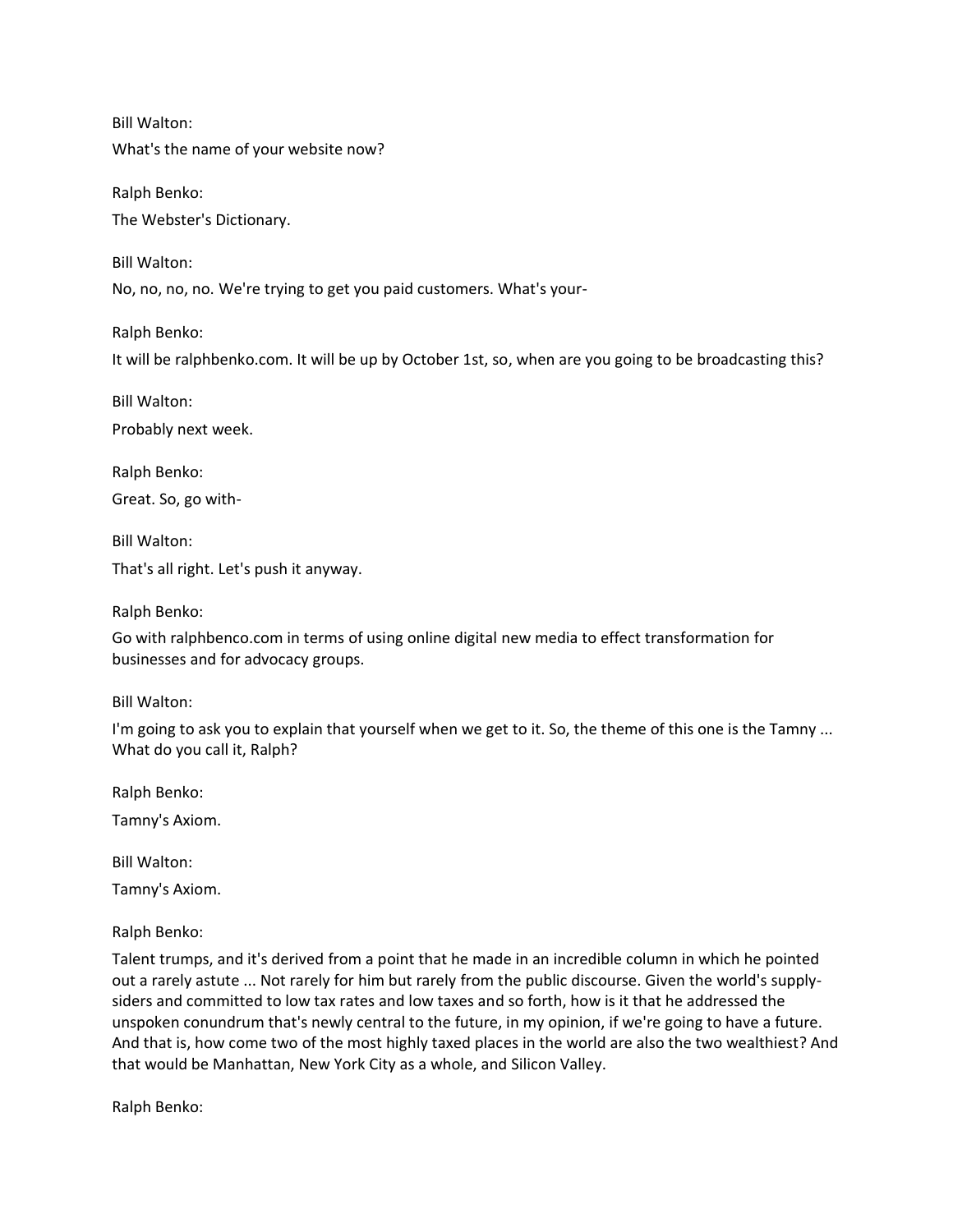So, these people are in [inaudible 00:04:28] to appropriate a favorite phrase of John Tamny, "Nosebleed tax rates" and yet they are prospering more than any wealthy-

Bill Walton:

I don't want you to edit. Save that. We'll save that for ... Keep yourself fresh.

John Tamny: I could work with that, actually.

Ralph Benko: Well, that was a tee-on.

Bill Walton: Are we getting enough mike on John?

Maureen: No.

John Tamny: Okay.

Maureen: If John would turn his [crosstalk 00:04:58].

Bill Walton: John, could you go into your settings and turn your mike up?

Maureen: As loud as it [crosstalk 00:05:03].

Bill Walton: As loud as it can go?

Ralph Benko: John, you have earbuds or a headset that you can plug in?

John Tamny: Yeah. I've got the-

Bill Walton: We have time. We have time.

John Tamny: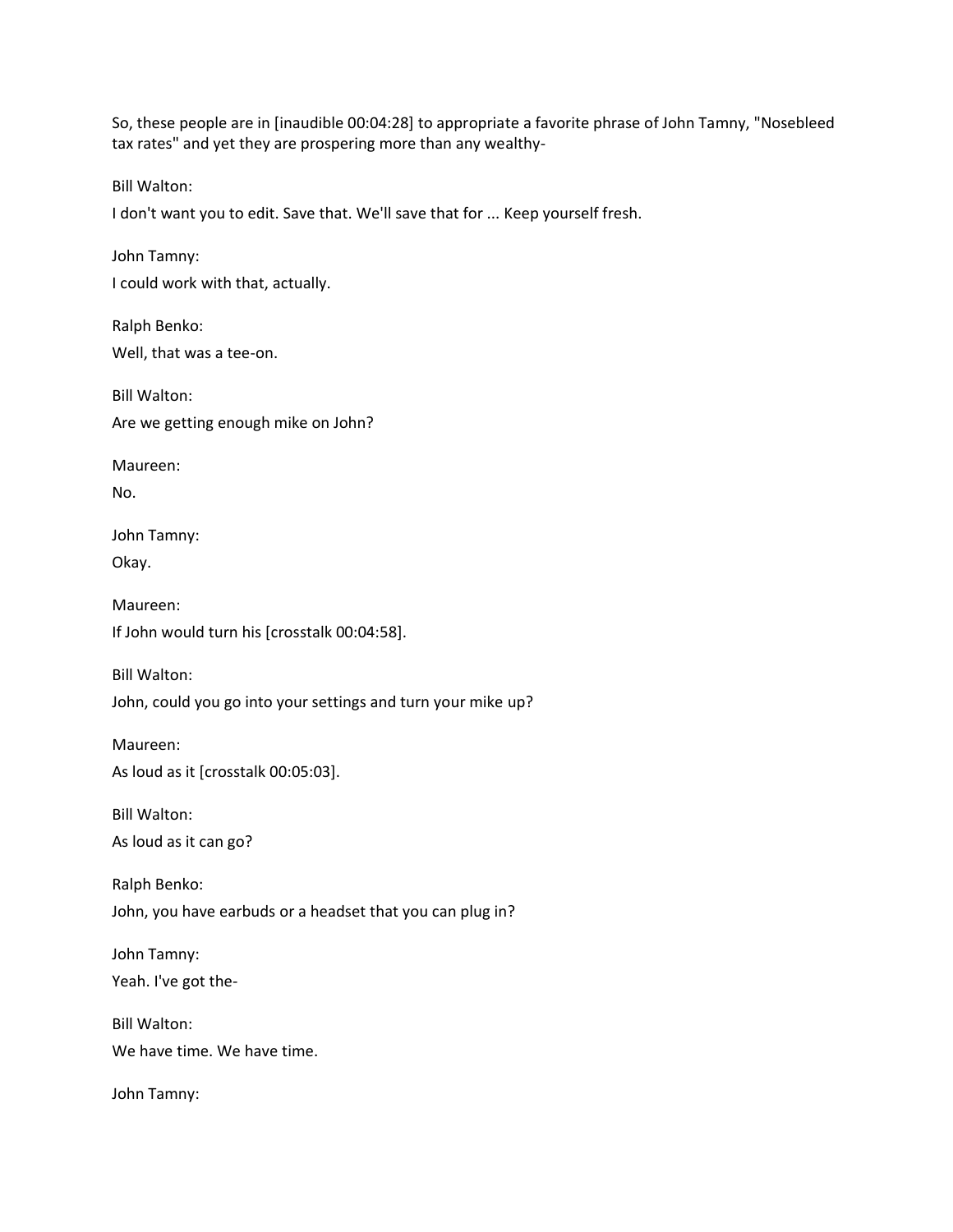I've got it up to 100.

Bill Walton:

Do you have a headset?

John Tamny:

No, not that I can think of, but I'll project my voice if that's-

Bill Walton:

Yeah, you've got a great voice. I want to get a lot of your mellifluous voice.

John Tamny:

That's right.

Bill Walton: Okay. We're going to go and get started.

Ralph Benko:

Bill, just one little tip for your civilian members, and that is, it's considered guest form to stare at the little green light rather than to look at the screen often if not always, because then you're actually looking into the eyes of the viewers.

Bill Walton:

Well, here's the deal. I'm not using this camera. I'm going to be-

Ralph Benko:

[crosstalk 00:06:02] John. John and me. It's just a-

Bill Walton:

This is for John Tamny. John Tamny, stare at that you ... Ralph is one of the top 100 hypnotists in American ... You're looking at a green light-

Ralph Benko:

The green light at the end of the dot. Don't look at the [crosstalk 00:06:20].

Bill Walton:

Welcome back to the Bill Walton show. We're going through a little pre-show routine, and as you can see, our new format has me here with two computers and I have two wonderful guests, and we're now learning to talk into the computer with the little green light, so we're looking in the viewers' eyes, and Ralph Benko who's an old friend and one of my guests, is training another old friend, John Tamny, who's used to working in regular studios on how to do this. And Ralph has John staring into the green light.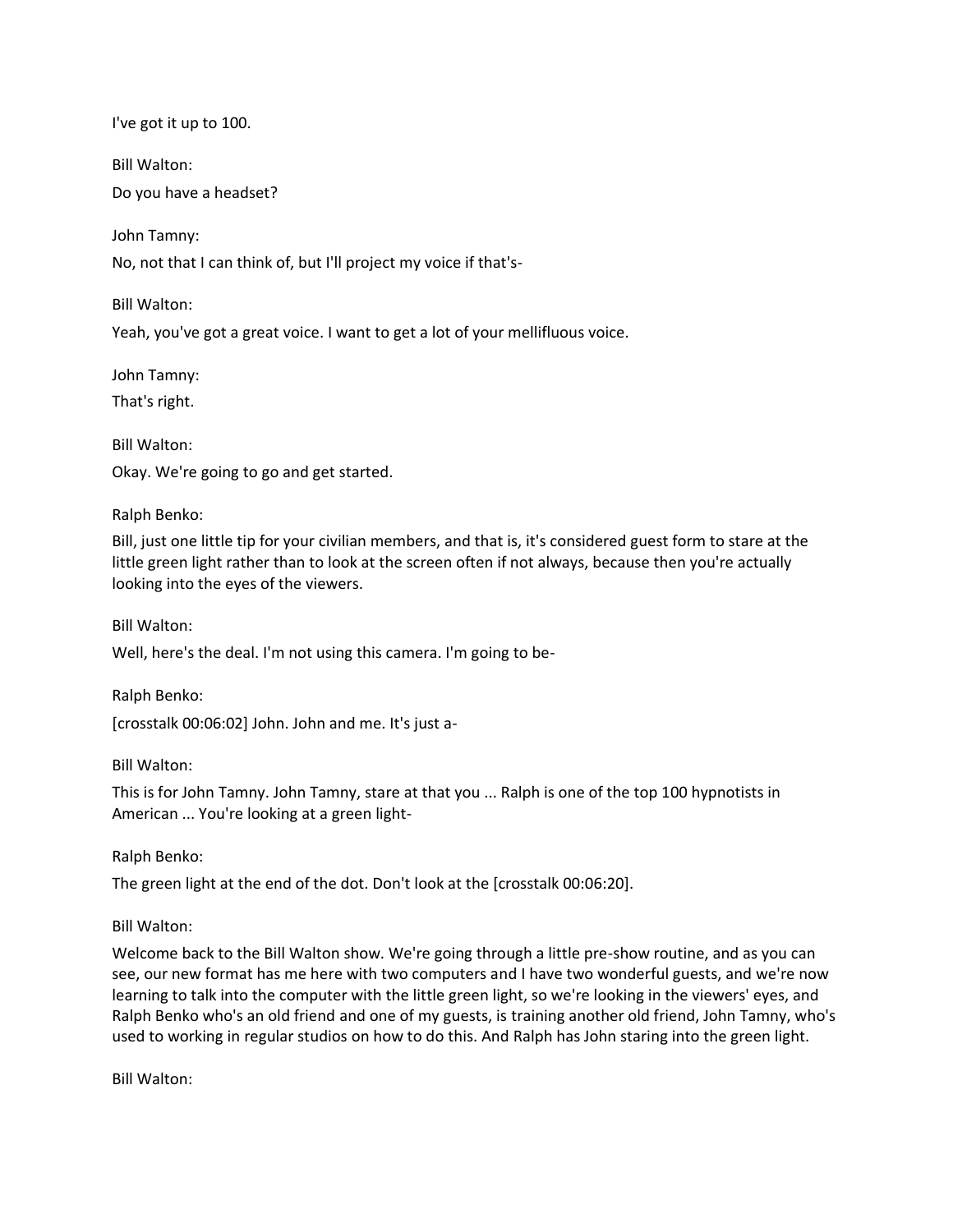Now, one of Ralph's attributes that not many people know is he's been named as one of the top 100 hypnotists in the world, and he's saying to John, "John..." Would you tell John to look into his green light, Ralph, and practice some of your hypnotic magic?"

Ralph Benko:

Think of the Great Gatsby and gaze into the green light at the end of your dock.

John Tamny: I just can't stop [crosstalk 00:07:18].

Ralph Benko:

And I'm Tamny and it will appear [crosstalk 00:07:21] away from the camera.

John Tamny:

If I can't look at myself I don't want to do this.

## Ralph Benko:

John, there's only room for one narcissist in this relationship and I claimed that first.

## Bill Walton:

Oh, my. This could be a threesome. So, let's get into what we want to talk about today. One of the things about economics that I think people don't understand is that economics is really about people. It's not about plants and equipment. It's not about tax rates necessarily. It's not about all the things you read about in the papers. It's not about GDP. It's not about aggregate macro economic monetary policy, on, and on, and on. It's really about people and about how people are participating in a system based on incentives that rewards work and rewards a lot of good things that we all want.

## Bill Walton:

What I want to dive into today is a very interesting idea that Ralph Benko came up with when he was writing on something he calls and I call human capital, and he calls it Tamny's Axiom. And it's in honor of John Tammy, who's with us as a frequent guest and friend. John authored The End of Work, which you can find on Amazon. A terrific book about the future of the workplace and your role in that workplace. And he's also the director ... Heads up the Center for Economic Freedom at Freedom Works.

## Bill Walton:

Ralph, who you know, probably needs no introduction but I'll give him one anyway. He's written The Webster's Dictionary, which is the guide to use the web to transform ... What are we transforming, Ralph? We're transforming-

## Ralph Benko:

The world. How to use the web to transform the world, and this applies both to commercial enterprises to build market share and to convert leads into clients, but it also has to do with advocacy in terms of ideas and working in the political and policy sector.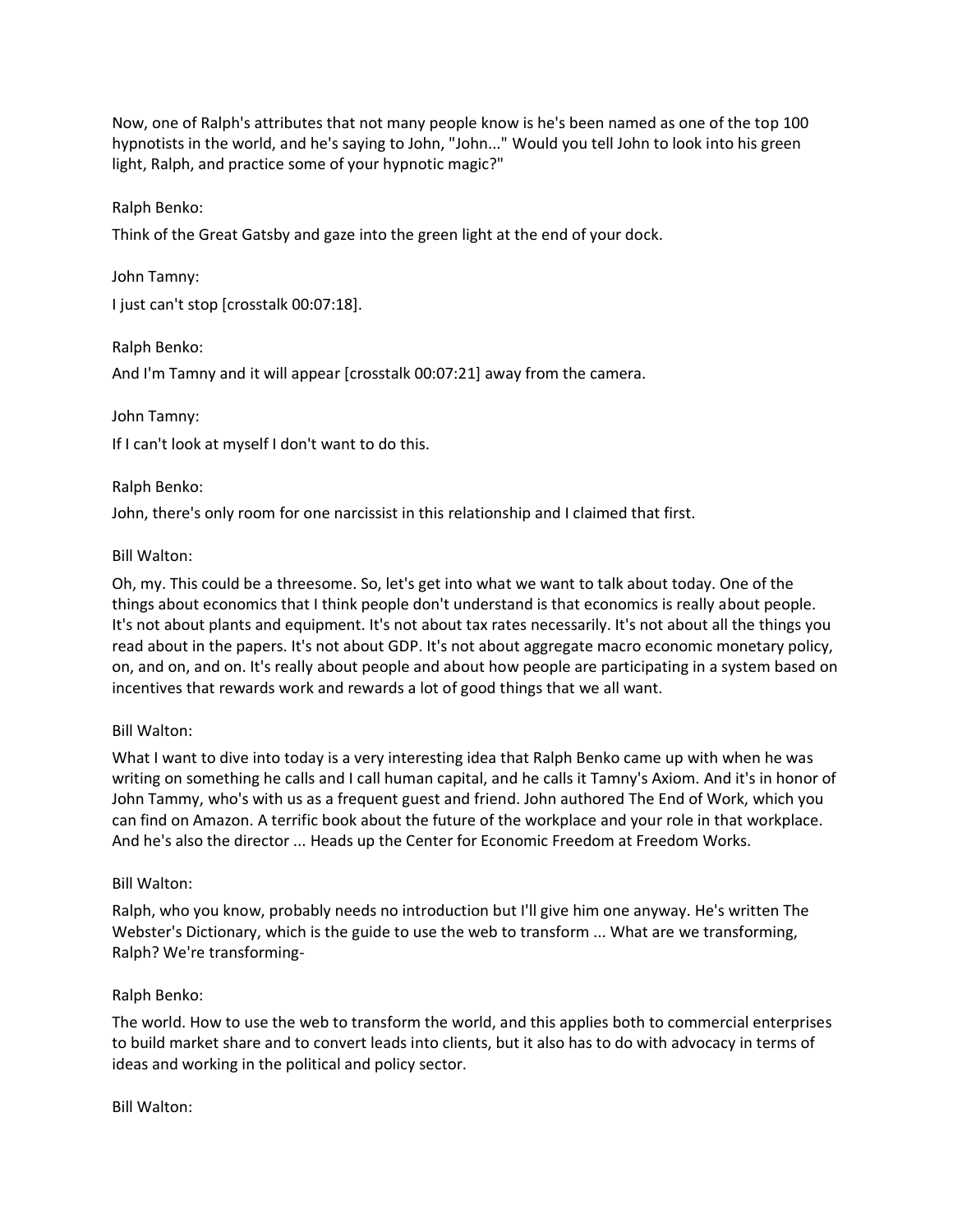And Ralph also works with clients at ralphbenko.com, where he helps people get their messages out. He's a terrific writer and copywriter, and I urge you to avail yourself of his services because he can help you be successful. So, Ralph, let's start with you. Talk about what Tamny's Axiom is.

## Ralph Benko:

Well, the purist's version is talent trumps. The original version that I used in my article drawn from his article, my article in the Conservative Review was, "Talent Trumps Taxes," because, look, I'm an oldguard supply-sider. I was a junior member of the team that dropped the top marginal tax rate from 70% to 28%, so I'm a true believer. I watched Kemp formulate this under the guidance of Nobel Prize winning Laureate, Bob Mundell and his colleague Art Laffer, and I helped by forming the Prosperity Caucus into helping to turn it from heresy into conventional wisdom.

# Ralph Benko:

I watched it raise the Dow Jones Industrial Average from 814, 8-1-4, on the day that Reagan declared for the presidency in November 1979, to over 25,000 today. I watched this policy formulation raise the world GDP from \$11 trillion to \$83 trillion as this formula was adopted by the world. So, I'm no slouch when it comes to being a low-tax guy. That said, I believe that the Republican Party has turned into what I call cold-war reenactors. They're like Civil-War reenactors. They are busily trying to refight the fights of the '80s.

# Ralph Benko:

In the late '70s near the misery index, it was up around 20%, which was a combination of inflation plus unemployment. We have a different situation now, and John, in one of his columns at forbes.com made a really, really important observation about how two of the most heavily taxed places on the planet are two of the wealthiest ones, and that is Manhattan and Silicon Valley. And they are subject to what John likes to call, "Nosebleed tax rates." Forgive me for stealing your line, John, but it's a great one. And good artists borrow, great artists steal, and I think of myself as a great artist.

## Ralph Benko:

So, he looked at this conundrum and it was like, "How come these supply ..." "Let's be honest among ourselves, we supply-siders, how come with the highest tax rates in the country and maybe the world, these are two of the most prosperous places in the world?" and he said ... And I think I'm quoting from you here, John, not just paraphrasing, "Talent trumps taxes." And this plugs right into the Nobel Prizewinning work of Gary Becker and Ted Schultz called, "Human Capitalism," which is to say that innovation ... The human mind is the engine of prosperity.

## Ralph Benko:

And I think that John has triggered something that is terribly important for the future, so we're not just doing reruns of '80s policy. Yes, it's good to keep taxes down. Yes, it's good to cut spending. John has made a point that spending is the true tax rate of federal spending. Having a stable dollar, preferably defined by a sixth grain of gold is the optimal monetary policy. But at the bottom of things it's just as you said, John, it's people. It's the human mind that is the ultimate engine of wealth, human innovation, and I think it's important that we adopt and sell Tamny's Axiom, talent trumps taxes, as the compass to take us forward policy-wise to make America great again.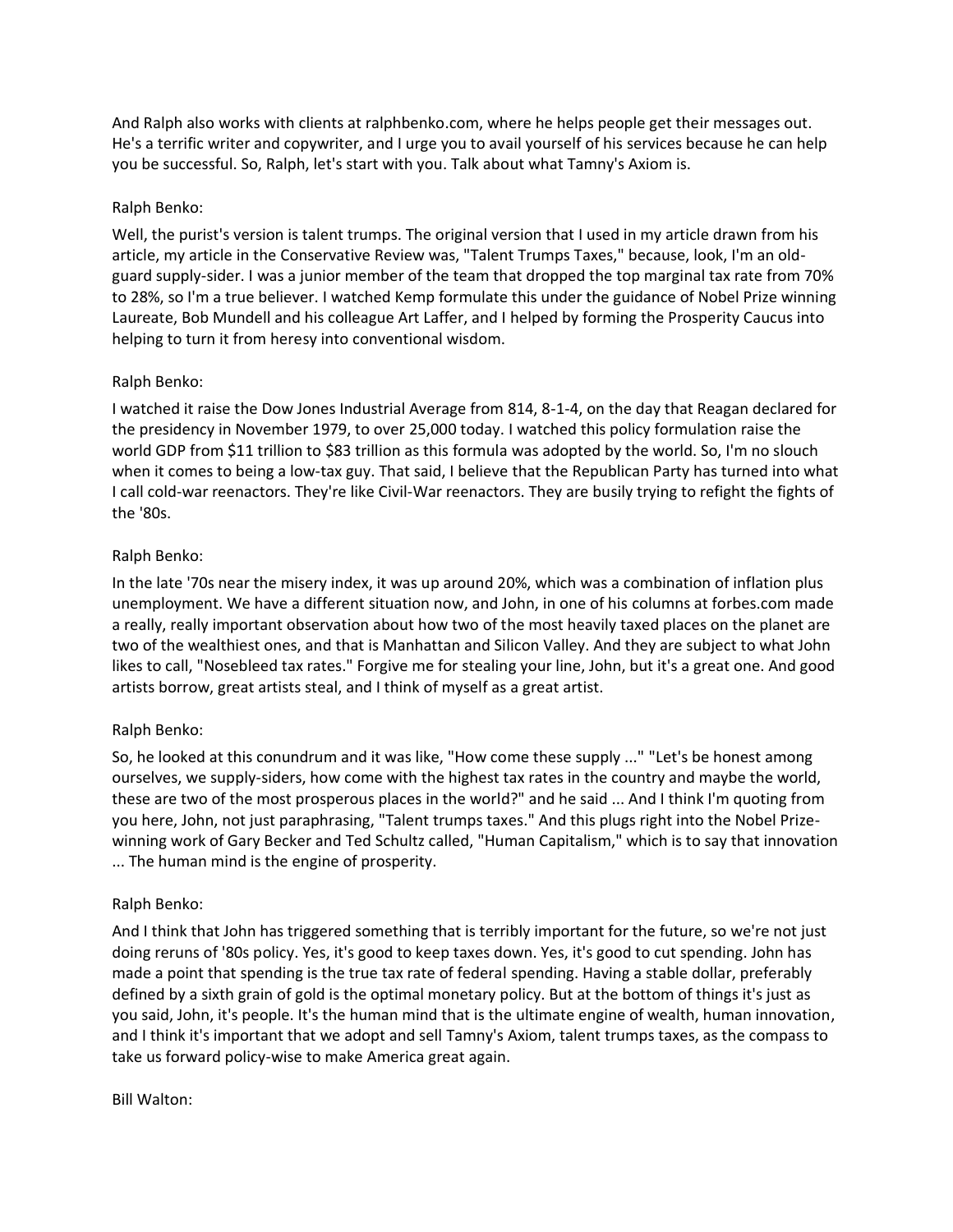### John?

### John Tamny:

Yeah. Thank you very much, Ralph and Bill, and let me say in my case that I am a supply-sider, I believe it's a tautology. I wrote a book, "Popular Economics," saying that economic growth is a function of refusing the barrier of production, tax, regulatory trade tariffs, and unstable money. But my dispute with supply-siders in modern times is I think that they have made what is a great argument ridiculous. Let me be clear. I'm for tax cuts no matter what. I'd be for tax cuts even if it were proven that they led to slower growth, simply [inaudible 00:14:24] for freedom.

## John Tamny:

And so, when supply-siders make it an outcome-based argument they kind of defeat the purpose. Because if we're going to make it about outcomes, Ralph alluded to it already, California and New York are the highest-taxed states in the U.S. They're also the richest states. 50% of all of global venture capital flows to California. Now, to cordon the supply-side model that wouldn't be true. It would be flowing to Tennessee, it would be flowing to Orlando, Florida, because there's no tax rates.

### John Tamny:

But what we see is that it's probably ultimately going to [inaudible 00:15:00] be treated best we all know that from Walter [Reston 00:15:02], and we know that it's treated best when it's matched with the greatest talent. And I think one of the major problems with the supply side today, in making a tax-based argument they set themselves up for easy rebuttal. Okay. So, Tennessee is booming because of its zero tax rate, but if you've driven through Memphis recently, because that looks nothing like New York City, it looks nothing like San Francisco, it looks nothing like Los Angeles where the taxes are rather high.

## John Tamny:

Jack Kemp, a hero of all of us ... I think I can speak for all of us on ... He oversaw wonderful tax cuts. He quarterbacked those tax cuts, but it didn't change the fact that tax rates are theoretically ... Because there's no city tax, lower in Buffalo than they are in New York City, yet Buffalo is still a monument to an economy of the past, one of a failed economy, whereas New York City, where taxes are highest, are blooming. And so, I think we've got to re-think our argument. Taxes-

## Bill Walton:

So, what's keeping people in New York, what's keeping people in Silicon Valley? I have a theory. My theory is people like to be around other people who are pursuing the same things they're pursuing. And what is it? Michael Jensen of Harvard came up with this idea of talent clusters where people in industries would want to be together because they can learn from each other, and his early example of that was Italy in the 1600s or 1700s where Italy dominated metalworking throughout Europe, and all the great metalworking came out of Northern Italy.

## Bill Walton:

And we see that in California. You've got Silicon Valley in the north and you've got Hollywood in Los Angeles. If you want to be in the film business, and I was in that for awhile, quite an experience, you've really got to be in Los Angeles, because that's where all the ... That's where you get to sit in the poker games on Thursday night, and get to know how the movie deals are getting made and you can be part of that, but if you're not there you're not really in the game. Theory? Idea? What do you guys think?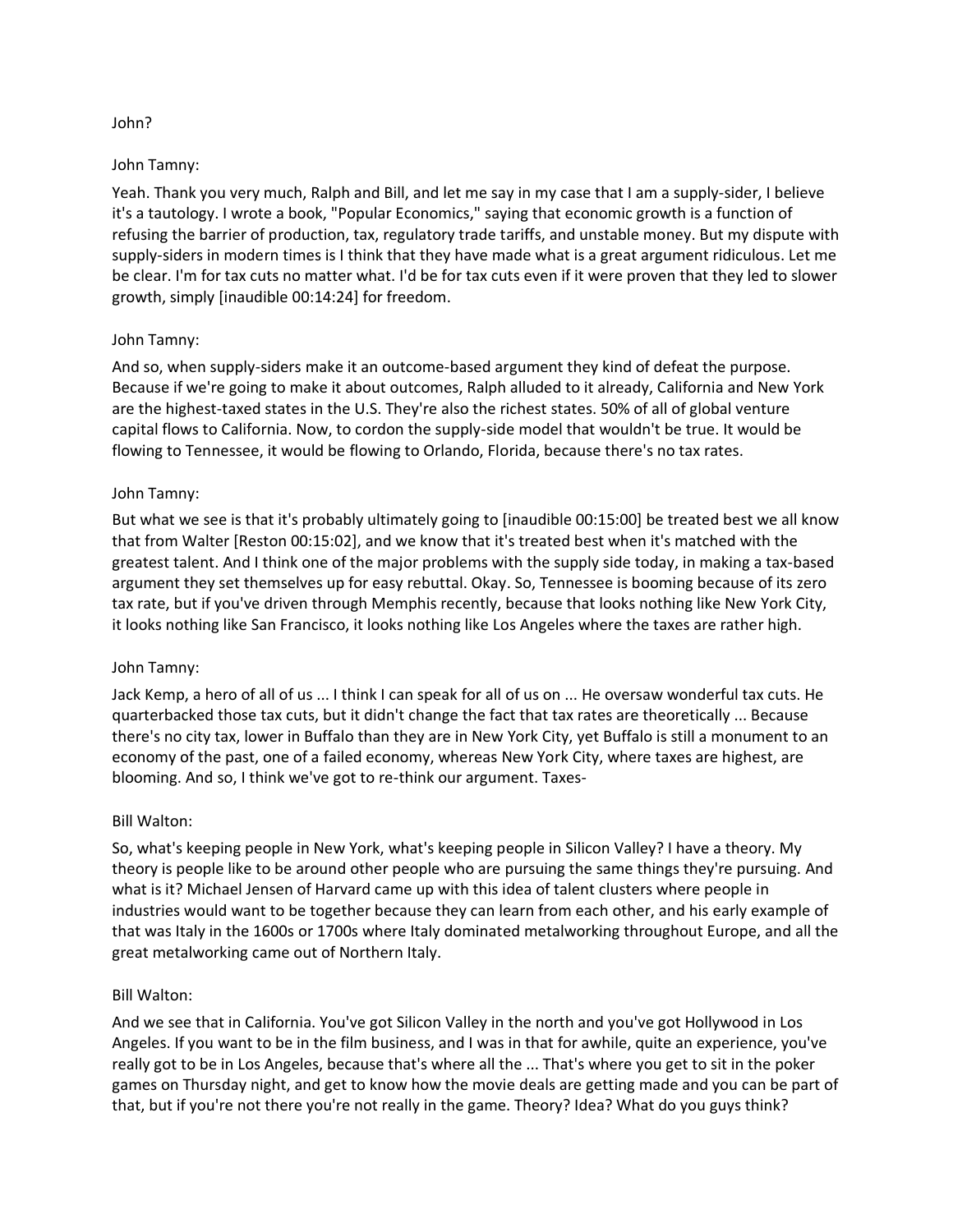## John Tamny:

I think you hit on it exactly. You talk about talent clusters. Enrico Moretti at CAL Berkeley made the same argument, that people want to be around like-minded people. And so, California in the north has a history of technological advances, to your point about the movie business, but we can talk about the beauty ... Sorry, but you're not going to move Baltimore just because they lowered the rate to zero, assuming they did. You're not going to move to Memphis to start your technology company just because they moved to zero base. You would not have the talent around you to make the business great. And so-

## Ralph Benko:

If I could take it off of you brainiacs and your academics, Vin Cerf, who was the co-inventor of the internet with Bob Kahn, gave a speech in which he mapped out exactly how this started in Silicon Valley. How Silicon Valley began in its very earliest day, and it was a guy ... I'll find the article for you, gentlemen if ... Bill if you want to post it.

## Bill Walton:

[crosstalk 00:18:15] I do. Send it along [crosstalk 00:18:18].

# Ralph Benko:

We have to [crosstalk 00:18:18]. Ask Maureen to send me an email because I've got the attention span of a goldfish. But I will send it to you. And there was one man who said, "We need to attract talent." And he systematically went around doing that, and then it compounded, it cascaded, and the talent attracted more talent and more talent. And this is documented not as an academic theory, but this is documented specifically in the words and in the experience as attested to by Vint Cerf [inaudible 00:18:51] the internet. This is exactly what happened. So, not only is it true in theory, it's true in practice.

## Bill Walton:

Well, describe what he said happened. Was it one person, two person, 12 people, 50 people?

## Ralph Benko:

One guy said, "We need to attract talent and people into this industry," and he went around recruiting them, hiring them, bringing them in, providing the resources to attract them, and they in turn ... Their existence, just as you said, Bill, attracted other bright people who wanted to work in this sector and they wanted to be around the other ... The best and the brightest because they aspired to become the best and the brightest, and they realized that the only way they could become that was exactly what you said, Bill, by being there.

## Ralph Benko:

And then this continued to grow, and grow, and grow. And then it became the high-tech capital of the world. And it continues to grow, and as high tech evolves from ... It evolved from silicon wafers, computer chips to software, and now it's evolving to black chain and evolving to advanced materials, prostheses and so forth, and so it becomes a virtual circle. But just to keep it really on point, it's Tamny's Axiom. We need to ... I can't tell you how few people understood the Laffer curve, but now the phrase, and they didn't really understand that it meant cutting marginal tax rates.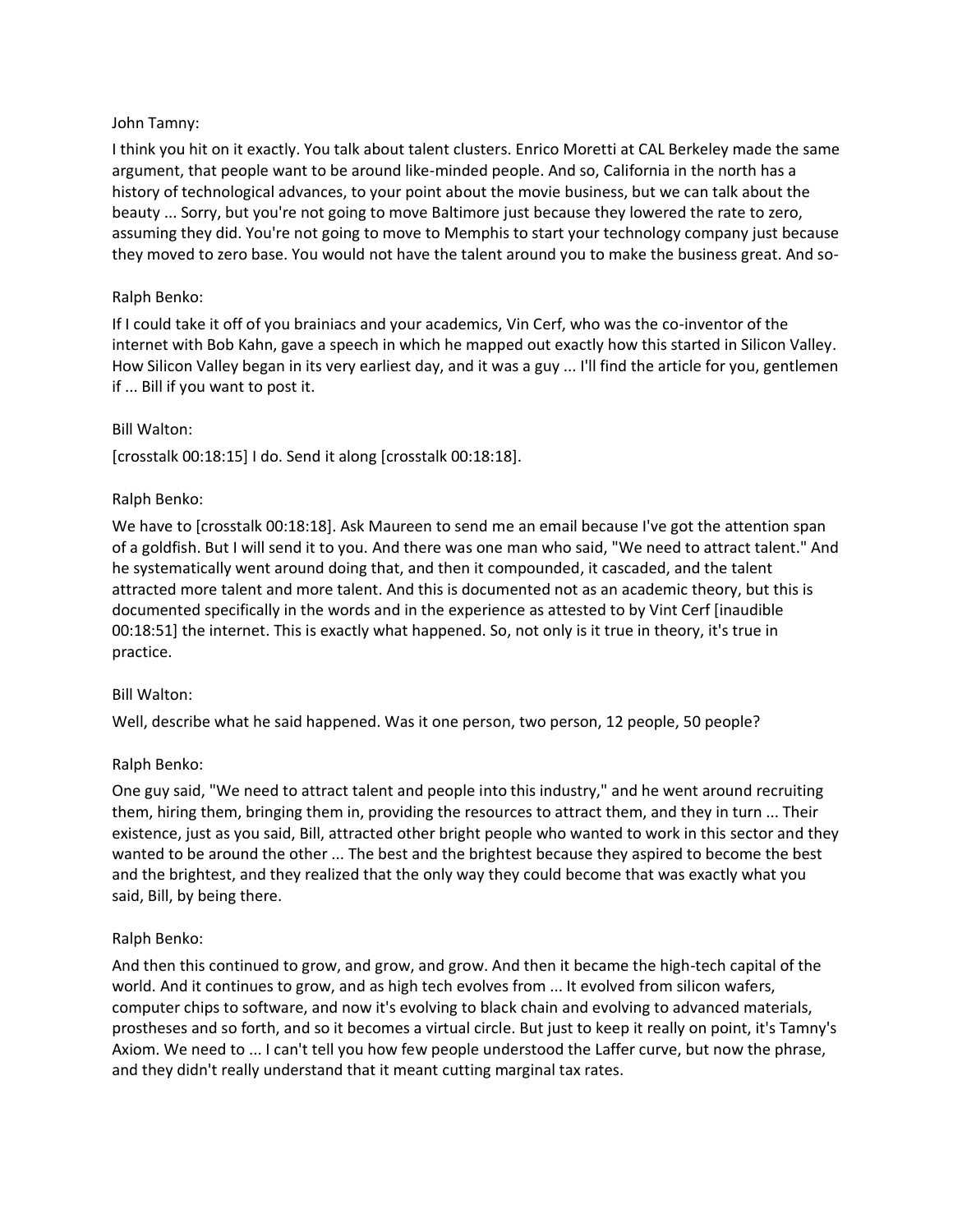## Ralph Benko:

They thought it was tax cuts, but you need that fulcrum on your lever. And what really drove the supplyside revolution was the phrase that Jude Wanniski came up with, the Laffer curve, which helped people talk about it. And instead of all of these extended erudite explanations, we need two words: Tamny's Axiom. Talent trumps. To repeat them over, and over, and over again, so that people will then start to adapt their policy prescriptions in light of the Axiom, because everything else derives from a proper grasp with the Axiom. We've lost that grasp, and John has made an intellectual breakthrough that gives us the hope of regaining it, in my opinion.

# Bill Walton:

Well, let's break this down, though. You wrote this in 2015, and that was before Donald Trump was president. Should you choose another verb besides, talent trumps ... taxes trump talent?

Ralph Benko:

Probably. [crosstalk 00:21:32].

Bill Walton:

[crosstalk 00:21:34]. Let's work with that then.

Ralph Benko:

[crossalk 00:21:35]. Let listeners write in and come up with a nice ... Let's get out Roget's Thesaurus and find out a good-

Bill Walton:

We'll work on it.

Ralph Benko:

... synonym for trump that is not politicized.

Bill Walton:

John, jump in.

## John Tamny:

Yeah. And you see it everywhere. Let's not forget, we all know that Seattle was at one time Detroit in the 1970s, and it wasn't a tax rate that changed it. The State of Washington in all that time had a zero tax rate, but it wasn't some lure for the talented. What happened was, Bill Gates happened to be born there. So did Paul Allen. They bring "Micro-Soft" back from Albuquerque, New Mexico, and they transform a city. And so, I think the mistake is ... I won't name his name. He's not ... Several years ago there was an oped in the Wall Street Journal saying, "Baltimore's problem is tax rates."

## John Tamny:

Are you kidding me? No. Baltimore's problem is talented people left, and it's evidenced by the fact that they cluster in New York and California. Taxes aren't everything to them, and when we make our argument about just taxes, we kind of look ridiculous because if we have a clue we can say, "Well, why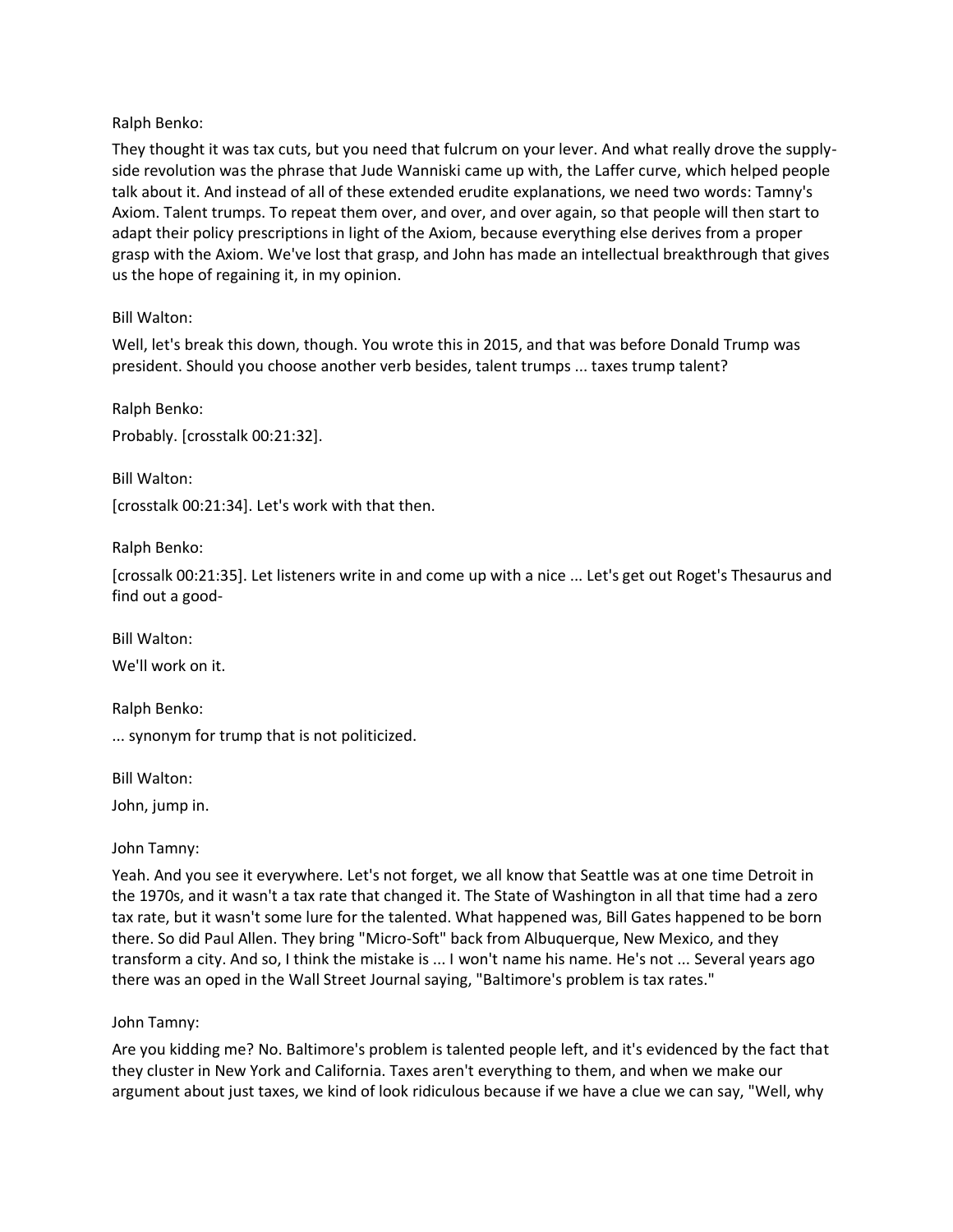are all these people in these places where taxes are high?" We've got to talk about talent. Talent is what saved Seattle, not a tax rate, and talent is what has California and New York soaring today, despite a high tax rate.

### Bill Walton:

So, let's say you're mayor of Baltimore, God help you, and you've got to deal with Baltimore's problems. Is there a way to attract talent except by having low taxes? Can we do something like Ralph suggests, which is a bright guy that starts bringing in friends and they create an industry or create a business and-

## Ralph Benko:

I'll tell you a story that might be apocryphal but I believe it to be true. And that is, the story of the Twin Cities, Minneapolis/St. Paul. And this was told to me by somebody from Milwaukee. And somebody on the city council ... Minneapolis and St. Paul were a pit. They were like Detroit. They were hollowed out. And somebody on the city council said, "You know, what we need ..." According to my friend from Milwaukee, is, "We need more gays. We need more gay couples or individuals to set up boutiques, set up restaurants."

### Ralph Benko:

"And we are going to simply go to Milwaukee and raid them of all of their gays, and tell them that they're welcome ... Not just welcome here. They're desired here. They don't care about the crappy school system because they don't have kids, and we're going to give them ... We're going to point out our great real estate values and we are just going to become a magnet for gays to come up shop. Whether it's antique stores, or hair salons, or [crosstalk 00:24:33] decorate or whatever."

## Ralph Benko:

And they went out to Milwaukee and they went to all the gay guys' shops and they said, "We want you in Minneapolis/St. Paul. We're going to pave your way here. Come on in." And you know what? They felt so loved. It was so weird to feel desired and recruited, that they came to Minneapolis/St. Paul in droves, they filled up all those empty storefronts, they created thriving little businesses, and then this created a virtual circle, and now Minneapolis/St. Paul are little treasured jewels economically, as well as culturally, and in any other way. Just to give you one example of human capitalism at [crosstalk 00:25:16].

#### Bill Walton:

I've seen it work elsewhere. My in-laws lived up in Kennebunkport, and if you drive down the coast of Maine you run across a town called Ogunquit. I think it's Ogunquit. And basically the only people who live there are gay, and it's the most gorgeous town on the coast, and the best restaurants, the best boutiques. And I don't know if it was on purpose, but you certainly want to spend a lot of time there because it's a great place. So, this strategy is working. And you said ... What town should we go visit the next time we're out there?

Ralph Benko: Minneapolis/St. Paul or Ogunquit.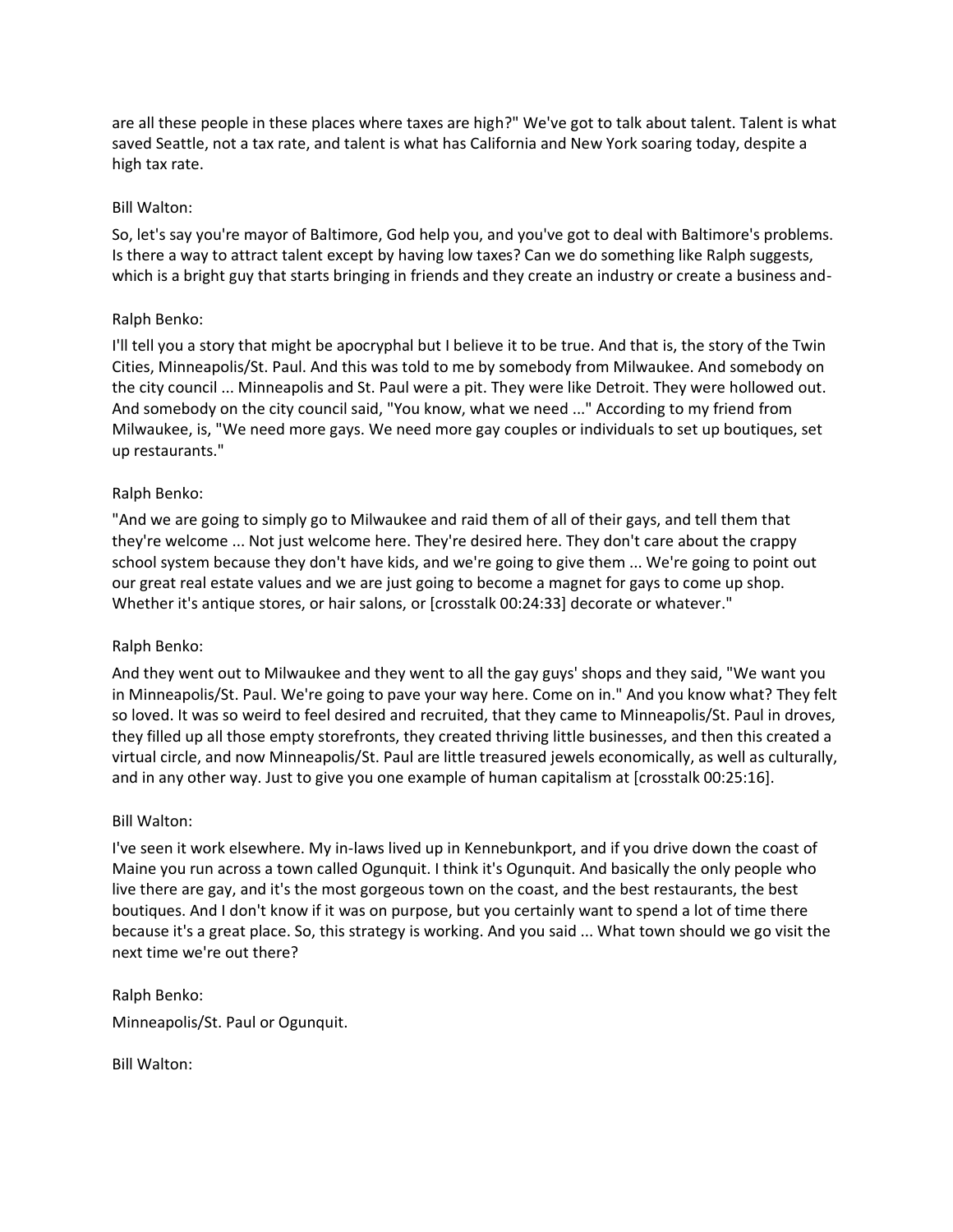John, in your work you've written about a lot of different industries and different ways people create their own jobs. How do you see this translating into your ideas from The End of Work?

### John Tamny:

Well, I think it's a very clear correlation. Where are the towns that people go? That's where the investment goes, and where the investment goes that's where the companies and jobs are created, and that frees people up to be very creative in the way they do things. I'm so glad that Ralph brought up Minneapolis. It's another classic example. Again, none of us here are defending high rates of taxation, but Minneapolis is a booming city. The visitor is to be blown away by all the people there.

### John Tamny:

But all the talents of people there, all the people that I know from growing up and from college who moved back Minneapolis after college, that's where they wanted to make a life. And so, they're there despite the taxation. And so, when you have that, the range of ways in which people can earn a living is great, but we have to understand this. We can be for high taxes but that's not enough because people will bring up California and New York.

Ralph Benko:

No, no. We can be for low taxes, John.

Bill Walton:

We'd be for low taxes. Yeah, we're going to-

John Tamny:

Yes. Right.

Ralph Benko:

Yeah, we are for lower tax rates. But you are absolutely right, John. We've ... Have either one of you heard of something called the Cargo Cult?

Bill Walton:

The Cargo Cult? Yeah. I think that was ... Again, this is probably something you wrote and I read, Ralph, but I think it has something to do about an island in the South Pacific that was abandoned after World War II.

Ralph Benko:

A series of islands in the South Pacific.

Bill Walton:

Yeah.

Ralph Benko:

We built a bunch of military bases on a bunch of South Pacific islands, and they were Air Force or Army, Air Force bases, and they would provide the canned goods, and knives, and forks, and all kinds of high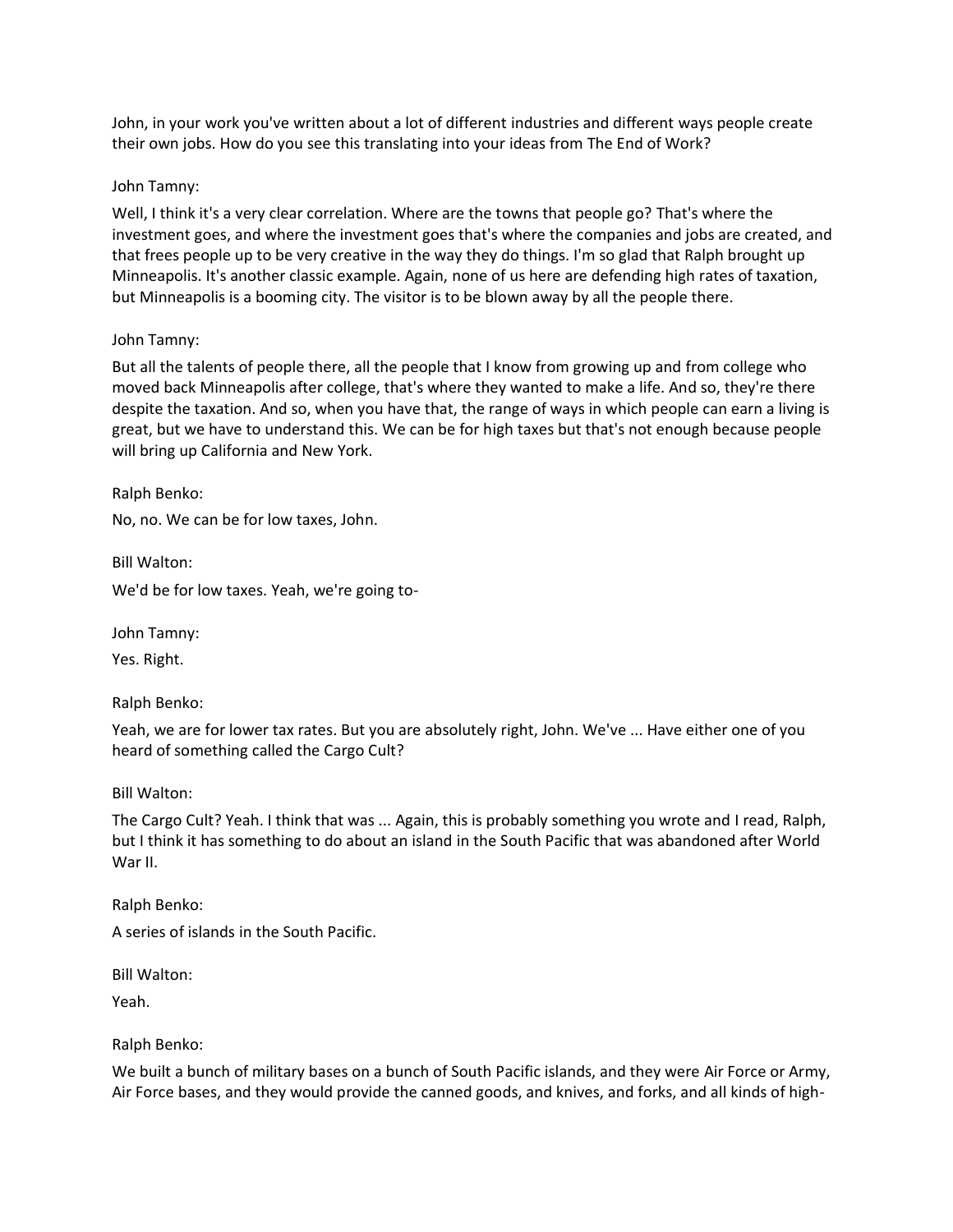tech stuff to the natives. And then after the war we abandoned them because we didn't need them anymore. Apparently, for some reason we need 800 military bases around the world today, but don't get me started on that.

Bill Walton:

The truth is we don't.

Ralph Benko:

The natives of these South Pacific islands, they created effigies of airplanes on the landing strips, and they went through rituals of the people doing flags, takeoff flags and whatever, in hopes of bringing back these beneficent abundance from nowhere. By the way, there's a ... A Cargo Cult still exists on a few of these places. There's the John Frum Cult, which is still active. But the point is, people saw the outcome but they didn't understand the mechanism.

### Ralph Benko:

And so, my view is that the Republican Party has become one grand Cargo Cult. It is worshiping at the abundance that they created with their policy successes back in the '80s and '90s, but frankly the economy has been in the pit since the year 2000. It's been growing at one-half of gold standard trend rates for 20 years, which ... One and a half percent a year instead of three-

### Bill Walton:

You're not talking GDP ... Are you talking about GDP growth adjusted for gold prices, not for inflation?

## Ralph Benko:

No. I'm talking about actual GDP ... Real GDP growth for the gold standard is north of 3% since the year 2000. We had a good run when Volcker stabilized the dollar, when Greenspan emulated the gold standard, as he admittedly did in an interview two years ago. And then he went off ... He fell off flag and we got the boom and bust cycle, and it's been hell and stagnation. It's been hell and purgatory every since.

Bill Walton:

John?

John Tamny:

Yeah. Look. There's no doubt about it. I tend to think we overrate the Fed's role [crosstalk 00:30:03].

Bill Walton:

So, you're over 20-year-

#### John Tamny:

As I see it, presidents get the dollar they want. I don't think Greenspan changed [crosstalk 00:30:08], and I think the change was that George W. Bush was elected and he decided to retreat from the Reagan/Clinton strong dollar policies that [inaudible 00:30:19]. But the fact that Ralph brings this up is crucially important, and it's a reminder, once again to our side, we're very much for low rates. But low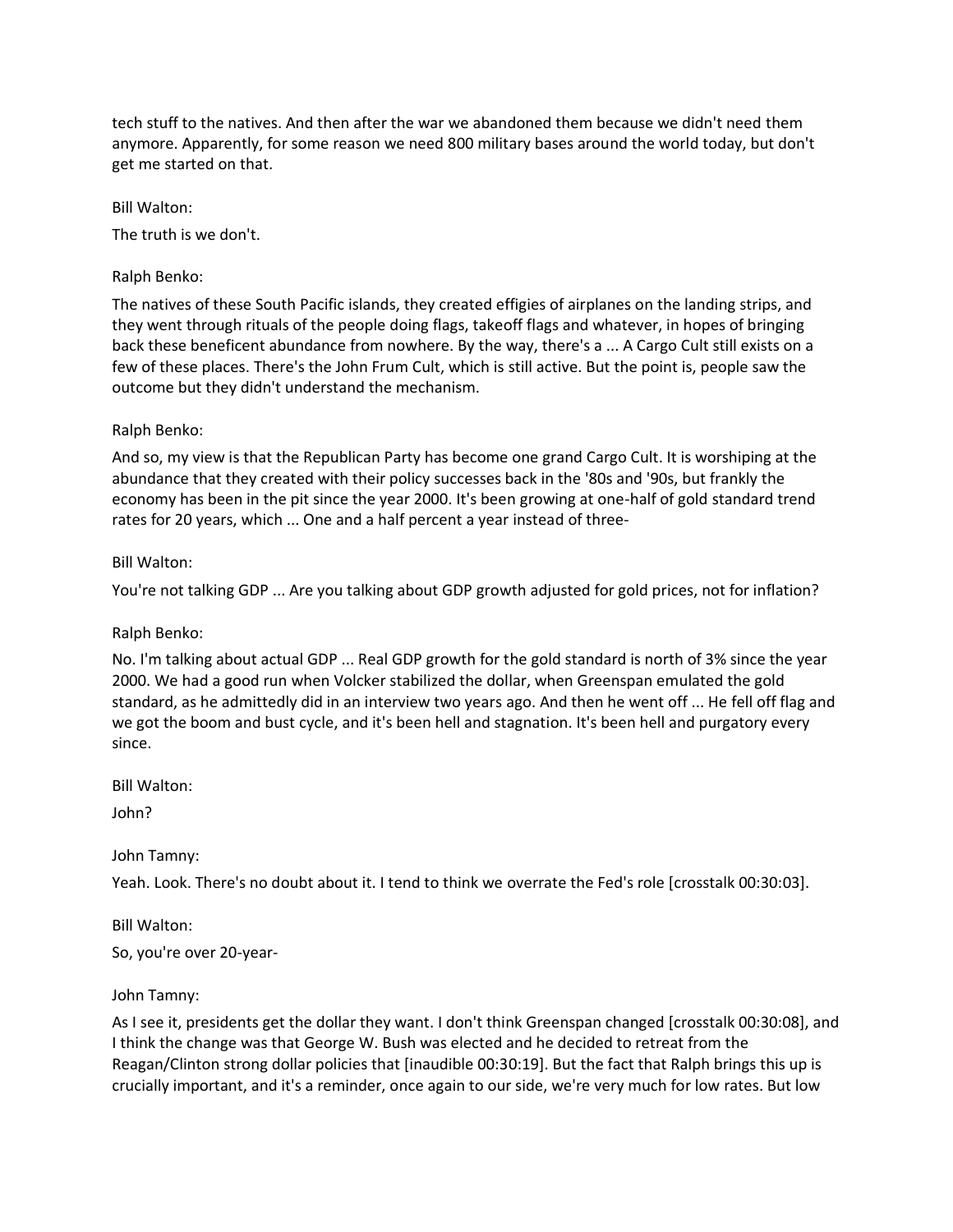tax ... Big tax cuts do not [inaudible 00:30:32] through if you're devaluing the dollar alongside it, because investment is what drives economic growth.

### John Tamny:

I don't think Jeff Bezos really cares that much about tax rates, but he certainly cares about ... He's too busy innovating, but he cannot innovate without investment. And so, when you're devaluing the dollar you're putting a bull's eye on the very investors who author all the economic growth. So, it's no surprise that in an 18-year span in which the dollar is quite a bit weaker than it was in the '80s and '90s, why are we surprised there's very little economic growth relative to the past?

### John Tamny:

And it speaks once again, we all love tax cuts, but they're about one thing, and I would say a dollar policy is more important, and then after that let's go back to the talent thing. [crosstalk 00:31:26] and that's where the growth is. The top five most valuable companies in the world, three of them are in California. Is this a state in decline? I think not.

### Bill Walton:

Well, that part of it certainly isn't. Let's zero in on this case of the Cargo Cult Republicans and what case they do make. I think we need to make a moral case for capitalism. And as I said at the outset, capitalism gets confused with a lot of other things. And we talk about monetary policy, gold standard, tax rates and things like that, and most people's eyes glaze over. They don't glaze over when you talk about doing things that make people's lives better and how people can make their own lives better, We're talking about talent trumping taxes and I agree.

## Ralph Benko:

Let's say talent topping taxes until we come up with a better word.

## Bill Walton:

Topping taxes. Trump tax ... Tops taxes. Tops works. But we're not really ... We're talking about investment, John, and what conjures up is building new factories and buying new computers, or investing in software, whatever apps, whatever to build up your business. We don't think ... Talk in terms of investing in people. And we talk about talent, but can you take our investment dollars and talk about investing in people? Can you create talent that would bring a lot of people into the economy?

#### Bill Walton:

Right now we're back in ... This is the fall of 2018, we're back to a situation where there are more jobs available to be filled, but you can't find people to fill them because they lack the talent and the training to take those jobs, and so we've got a mismatch. And I don't know if that's [crosstalk 00:33:06].

#### Ralph Benko:

Bill, that is so wrong. They don't lack the talent. They lack the motivation. And I have people who work in the inner city with gang members, who tend to be very entrepreneurial but we have put up so many barriers to their success, whether it's licensing, regulatory, or whatever, that the elders, the Great White Fathers, have forced them into a life of crime.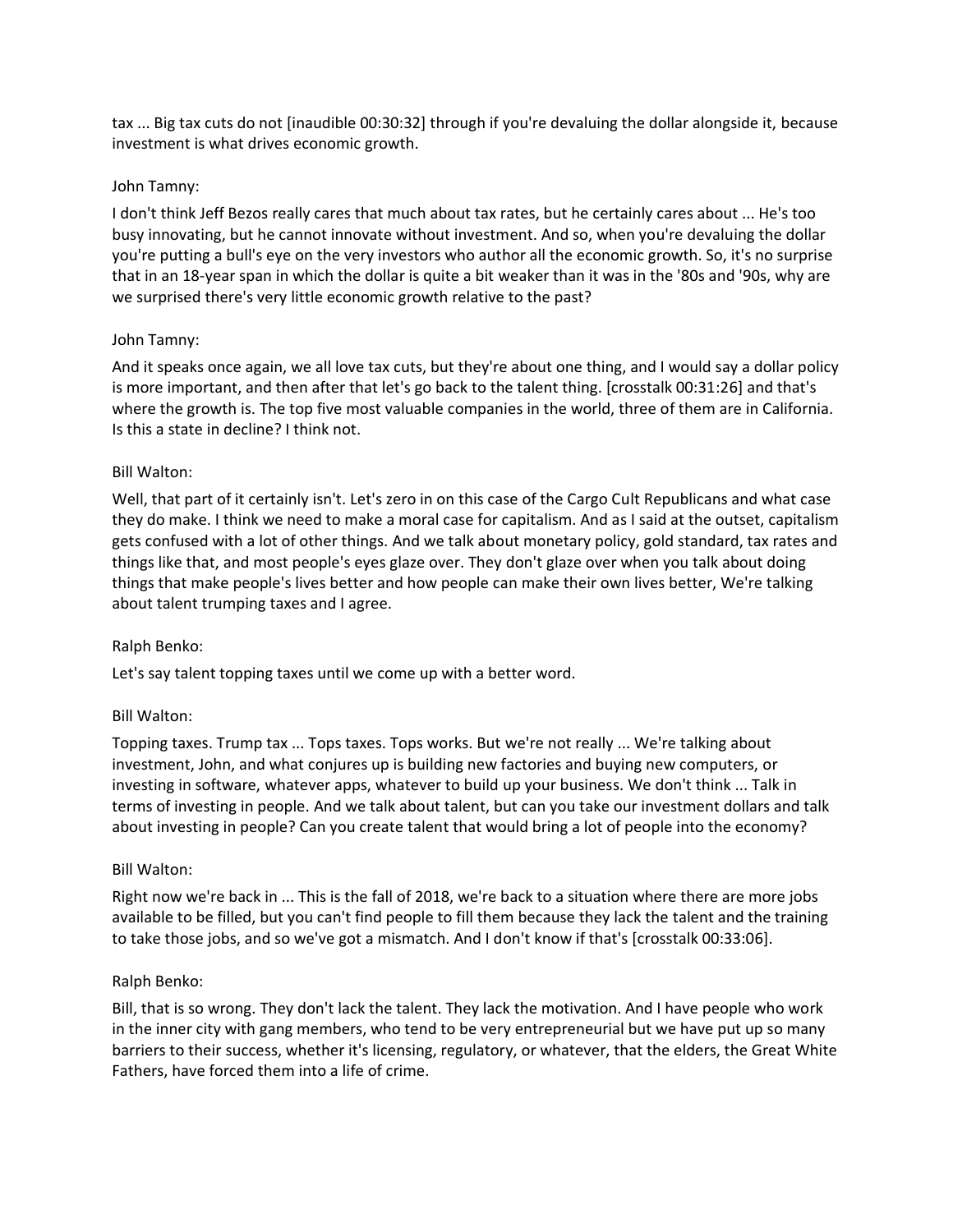## Ralph Benko:

There is an enormous unexploited talent there and I can prove this, because they've developed systems to incentivize, to motivate some of these gang members to turn straight, to turn into constructive activity. And under the right policy conditions they do, and they become enormously productive members of society rather than agents of crime and destruction.

## Bill Walton:

Well I think of ... I stand corrected on the term, perhaps, but you're really talking about the value system, the desire to participate in the economy, and that's something that has not been hip in the inner city and you're considered [crosstalk 00:34:20] to participate.

# Ralph Benko:

No. It's backwards. We have destroyed the incentive system. And by the way, this was done intentionally and-

# Bill Walton:

Who's the "we?"

# Ralph Benko:

Up until the 1930s, high school was not mandatory. You didn't go to ... You didn't have a truant officer to pick you up. They made high school mandatory in order to shrink the labor pool and keep young men without dependents from undercutting the wages of heads of households. And that was done intentionally and specifically to shrink the labor pool. We still have this policy in place, and in the inner cities it is crippling to the ability of young men and young women to find productive work by getting unskilled working up to semi-skilled working up to skilled. And by crippling the organic process we have created these hell holes.

# Bill Walton:

And they look like it too. I had a couple of businesses in the education field, and you go into high schools in these areas, and it's easy to confuse them with prisons and it's really ... I think even the suburban high schools are a lot like prisons in a way, because you waste so much time in there, you could be doing something interesting instead of [crosstalk 00:35:47].

## Ralph Benko:

But the difference in suburban high schools is, the parents can subsidize the kids. They can buy them good clothes, they can give them an allowance, they can give them a car. And the parents in the inner city do not have those resources to provide those subsidies, and therefore you get ... In the suburbs you get purgatory, in the inner city you get hell. And we created this. This is not natural.

Bill Walton:

John?

# John Tamny:

I would disagree with ... I don't like this notion that we created something. Let's not forget that we're a magnet for the world's poorest. People still risk their lives not knowing the language to get here and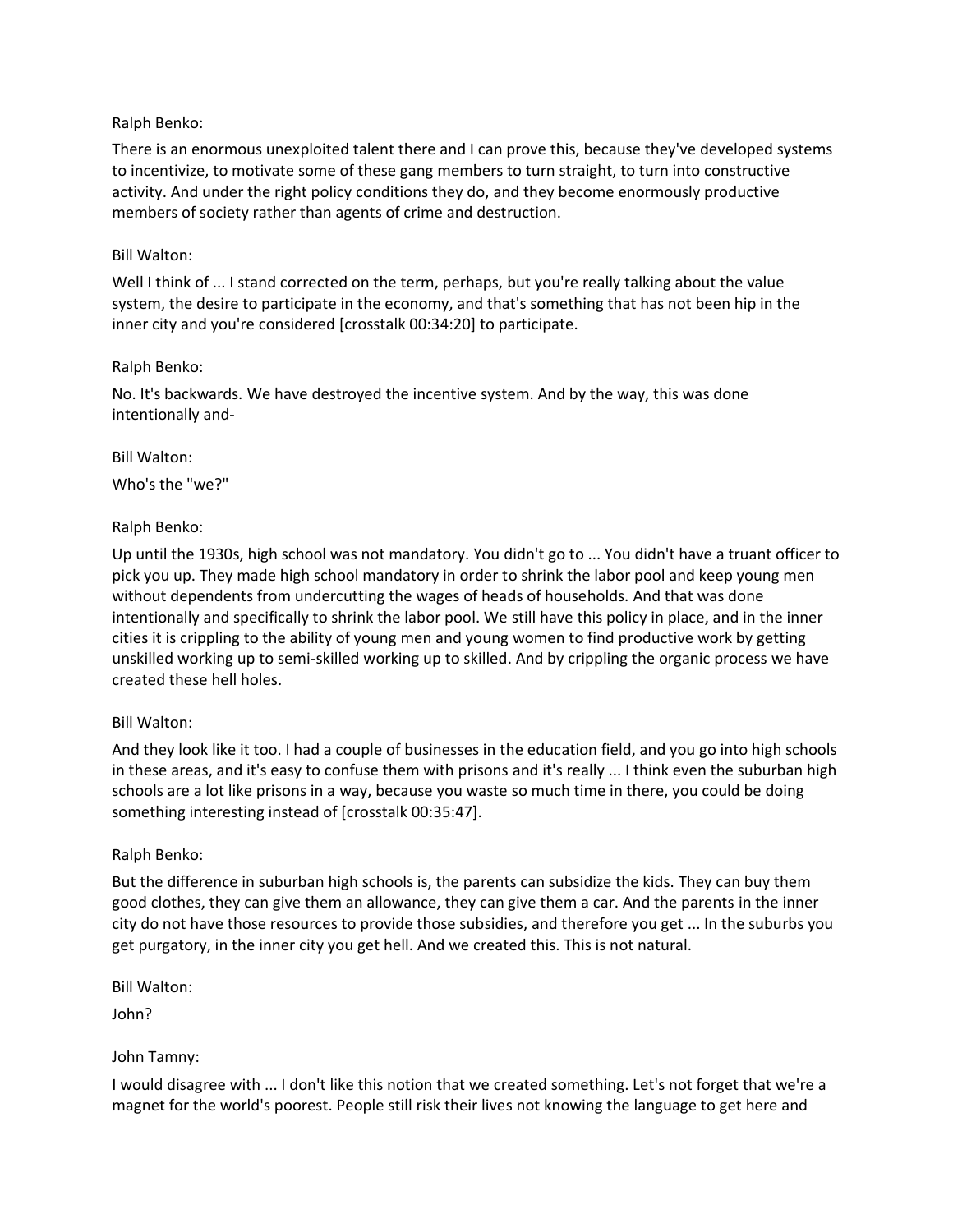figure out a way to make it. If you're already in the United States you are legal to go to all 50 states. You're only a bus ride away or infrequently less away from prosperity, when you consider what people perceive of us had to go through to find prosperity.

## John Tamny:

I don't feel sorry for anyone who's here, and I reject the notion ... I think government policies are awful, but I reject the notion that they cause poverty. I think bad decisions cause poverty. But I do think one of the ways in which these things can be fixed is that we've got to stop trying to engineer good outcomes. This notion of, "We're going to bring back manufacturing jobs," and, "We're going to be back these jobs," well, think about that. Do the talented, do they want to work in factories? Do they want to work in cities defined by factories? No. They reject them.

# John Tamny:

The talented want to go to cities like New York and San Francisco where there is no manufacturing. And so, in trying to bring back the past we're actually holding or we're attempting to hold certain parts of the country in place in ways that the talented will continue to leave. The better way to do it would be to allow these cities to hit rock bottom and the talented potentially see ... As they're seeing in Detroit right now, as I've heard they're seeing in Baltimore, office space is cheap, we can get ramped up at a relatively low cost.

# John Tamny:

That's what will improve outcomes and that's what will improve job opportunities. I think the focus on jobs is usually the problem. The [inaudible 00:38:03] always be freedom, the talented will take it from there.

# Bill Walton:

You said it's not a function of policy, it's a function of bad decisions. But if you've got a government policy that says you've got to stay in high school or they're going to arrest you, which is what they're doing in some cities now because kids are bailing out of there every chance they get. It's not exactly your own decision. It's something else going on there that ... There's an awful lot of this that's been inflicted on people, and it's very hard for people to make changes.

## Bill Walton:

And I think also there's a ... What is it? A mobility, a geographic mobility in the United States is at an alltime low now, and for some reason people feel like they're trapped in some place. I don't think they should be, but nevertheless that's what they believe and that's how they act.

## Ralph Benko:

Bill, this is John Tamny [comeupmistic 00:39:03]. This is John Tamny, in Calvinism on DMT. He's a genius, but we have to remember when we're dealing with geniuses that there's a thin line between genius and madness. And occasionally, even the great John Tamny steps over that line. The main thing is, Tamny's Axiom, talent tops taxes, is absolutely crucial. It is the Copernican insight of heliocentricity for the future if we only have the wit to see it, grab it, exalt it, and somehow manage to prevent, to avoid being burned at the stake by the Republican curia for committing heresy by embracing the truth.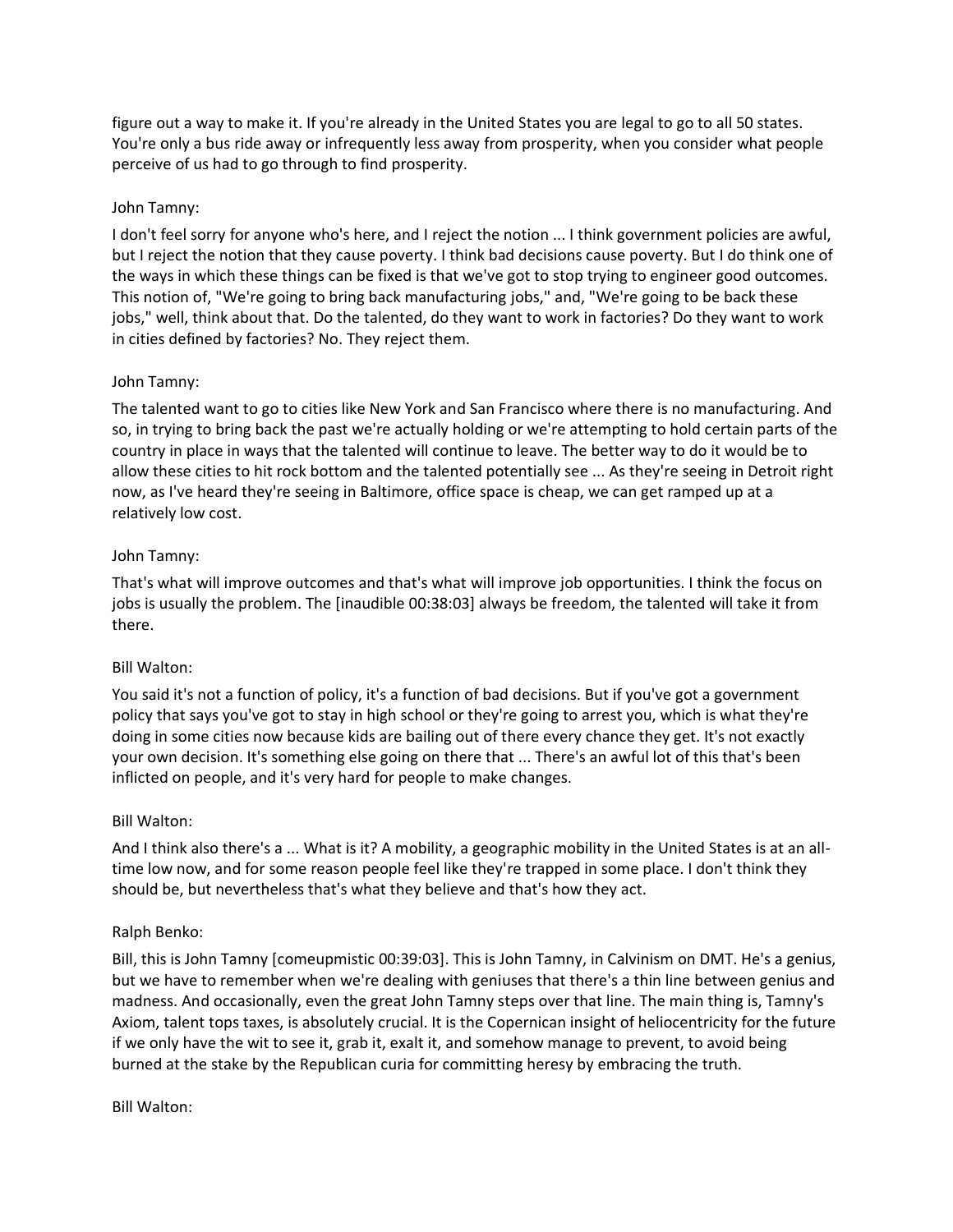Ralph, I'm going to come back to this notion of what we've got to do to help save Republican [crosstalk 00:39:57].

Ralph Benko:

Bill, John has got to defend ... You've got to let John defend himself of this hideous attack I just launched against-

Bill Walton:

No, I was-

John Tamny:

No, Ralph. You don't-

Bill Walton:

Was that an attack?

## John Tamny:

No, Ralph Benko doesn't live in Aliquippa, PA. He doesn't live in Flint either. Sorry, but you don't, and you know why you don't. Are you saying that these people are somehow subhuman that they can't do what-

Ralph Benko:

Not at all.

John Tamny:

... everyone else would do, and say, "Very little opportunity in Flint, but there's tons in Grand Rapids. Very little opportunity in Aliquippa but there's lots in Pittsburgh." [crosstalk 00:40:33].

## Ralph Benko:

Not at all, John. This is when you go into Dr. [inaudible 00:40:32] mode, which is to say, "All is for the best and this is the best of all possible worlds." This is not an indictment. Mine is not an indictment of the people who remain behind in Aliquippa, Pennsylvania. Please look up Orange City, Iowa, and you'll see how the small cities and small towns can absolutely get it right, which you already know, but it's useful to actually see it embodied in an actual thriving small city. Orange City, Iowa. It was written up in The New Yorker, and it's just ... It's awesome. It's human capitalism at [inaudible 00:41:10].

## Bill Walton:

Let's stay with human capitalism. Ralph, talk about ... You've written about Gary Becker. And where I'm trying to push this a little bit is towards the idea of investing in people, which I think would be very politically popular, and also would be great economics. And I've said that capitalism is not about things, it's about people. And Gary's theory of human capitalism is ... I guess he was one of the early people to think about it that way.

Ralph Benko: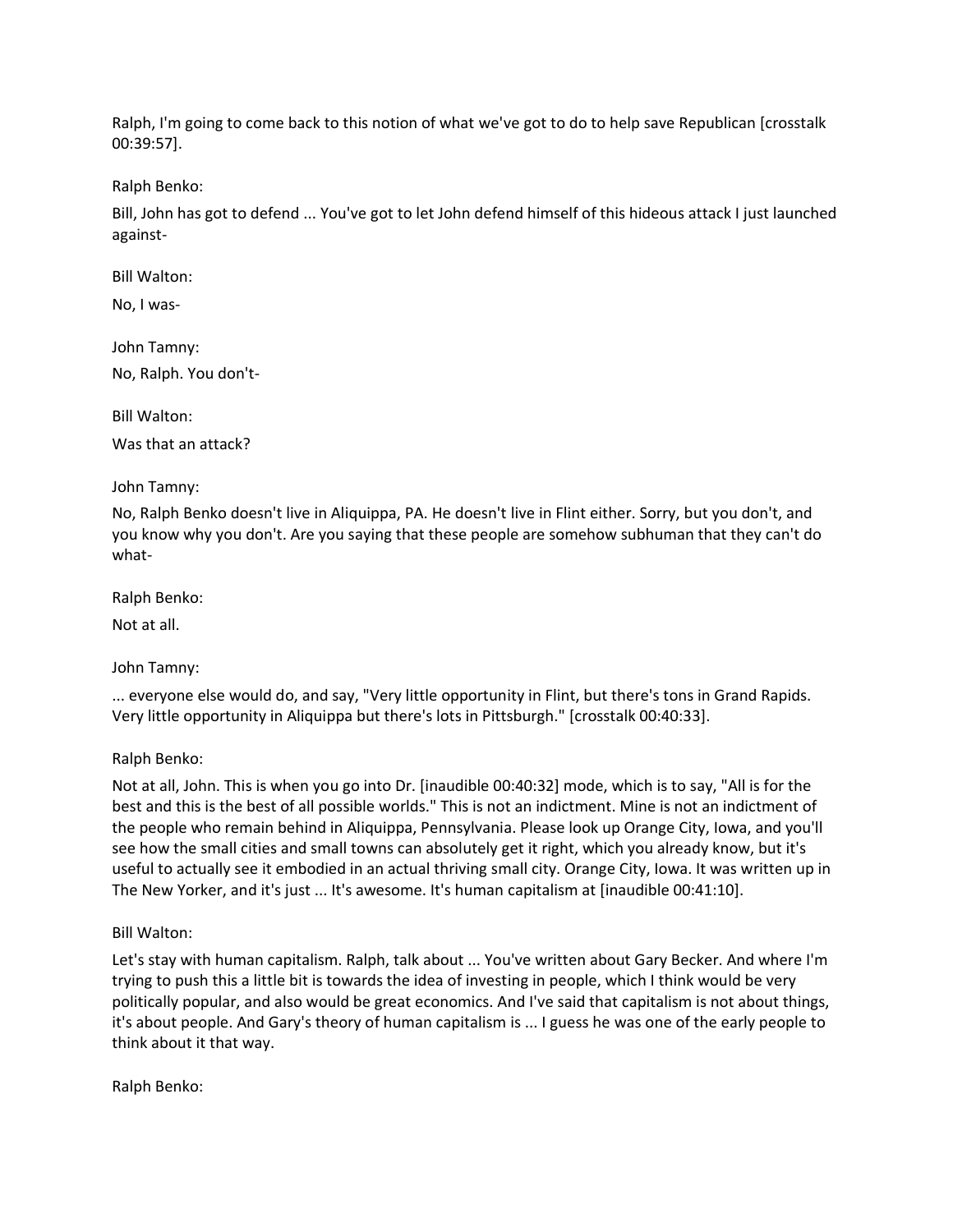He wrote the book, "Human Capital," for which he won a Nobel. But I think you should really be addressing this to Tamny, because he's an expert [crosstalk 00:41:51], a better-

Bill Walton:

John, you've got to answer for yourself.

Ralph Benko:

... a better economist than I am. I'm not an economist. Tamny gets the mechanics of this stuff.

Bill Walton:

Please elucidate.

# Ralph Benko:

Why don't you address the question to John, because he's more likely to come up with a useful answer than I am on how to invest in people.

# John Tamny:

Well, first off, I'm not an economist, don't insult me like that, Ralph. He's [crosstalk 00:42:20] me, I think, way too clearly to be an economist. But in terms of investment in people, I think we're already seeing it. It's not something that can be decreed. The reality is, the U.S. is a magnet for global investment. And why is it? Because we've got the most awesome people on earth. We've been a magnet for the world's drivers for centuries and it's no surprise that the wealth comes this way.

John Tamny:

And so, we're already seeing the ... It's not something a politician can decree, as much as a politician can say, "Okay. How do we make it so that it's possible for investment to flow into the United States?" And so, I think we know the answers. You don't want to have a dollar that's constantly being devalued because that would be a deterrent to investment. You don't want to ... Why would your tax capital gains that take place in this country? That is a penalty placed on investment success. There are no companies and no jobs without the investment.

# John Tamny:

Why on earth would you tax corporations? That's just taxing the investors who put the money to work. Isn't it funny we don't tax municipal bonds that fund government waste, yet we have the temerity to invest in people in the private sector. You're whacked with a tax rate if you actually succeed. And so, it's got to be ... We don't have to worry about the investment. It's going to find the talent here. What we have to say is, "Is there anything we can do to make it even more exciting for money to flow here and ..."

# Bill Walton:

I don't seem to be communicating with you guys. We're talking about investment dollars and it's going into the typical way to build a new facility here to make some [crosstalk 00:44:05].

Ralph Benko: Don't indict me. Okay?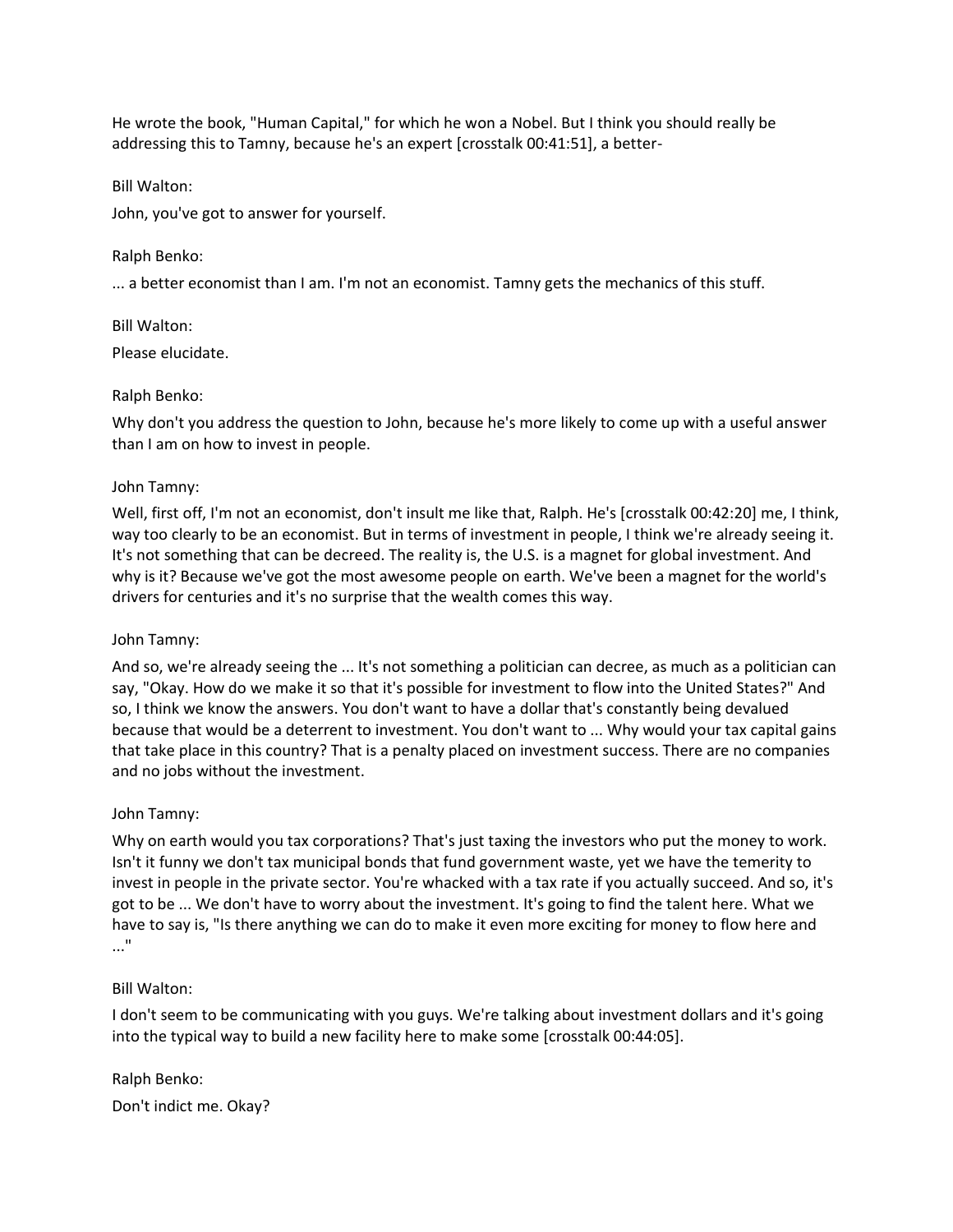Bill Walton: Okay.

Ralph Benko: We should treat-

# Bill Walton:

Let me bring something else up. The World Bank just came out with a study. It's absolutely impenetrable, but if you spend some time with it you can get some useful things out of it. It's called, "Measuring Human Capital: A systematic analysis of 195 countries and territories from 1990 to 2016." And it gets into things like, are people healthy? Are they living alone? Bubbles of education, skills, etc. And it points out that the United States was number seven in terms of their ranking, and we've fallen to 27 from 1990 to 2016.

## Bill Walton:

And they also make the point here that ... I'm not sure how to think about this. Only 1% of the World Bank monies granted are for health, and only 1.9% for education. The rest of it is going for dams, and roads, and infrastructure projects like that. And these people are making the case that the World Bank ought to be investing more in people directly and less in what we think of as investment capital. I'm interested in what you think about that.

## Ralph Benko:

I'm interested in telling you what I think, Bill, but I'm about out of electrons, so I'm going to have to disappear from the screen for 30 seconds while I plug this baby in. Over to you, [inaudible 00:45:30].

## Bill Walton:

That's the best dodge I've heard yet. John?

## John Tamny:

Well, if you're investing in people, I think implicit in the World Bank's viewpoint is that there should be more investment in education, and my view is that's nonsense. China didn't become a rising country because its people were educated. In fact, they're the most uneducated people on earth. Freedom is what leads them enough to prosper. South Korea used to be one of the most illiterate countries on earth, and those illiterate people built it into a global power. Education is an effective prosperity, it's not a driver of it.

## John Tamny:

And so, I think it once again goes back to, if you want to see investment in people you've got to ... You just try to remove all barriers, all costs associated with investing in talented people, getting it to the vital few. So, I wouldn't want the World Bank to do this. The World Bank directs money without the possibility of failure, which means it misallocates precious resources. So, it's got to come from the private sector. It cannot come from the government. If there were one other thing, let's always remember, it's the vital few, it's the rare people who drive prosperity.

John Tamny: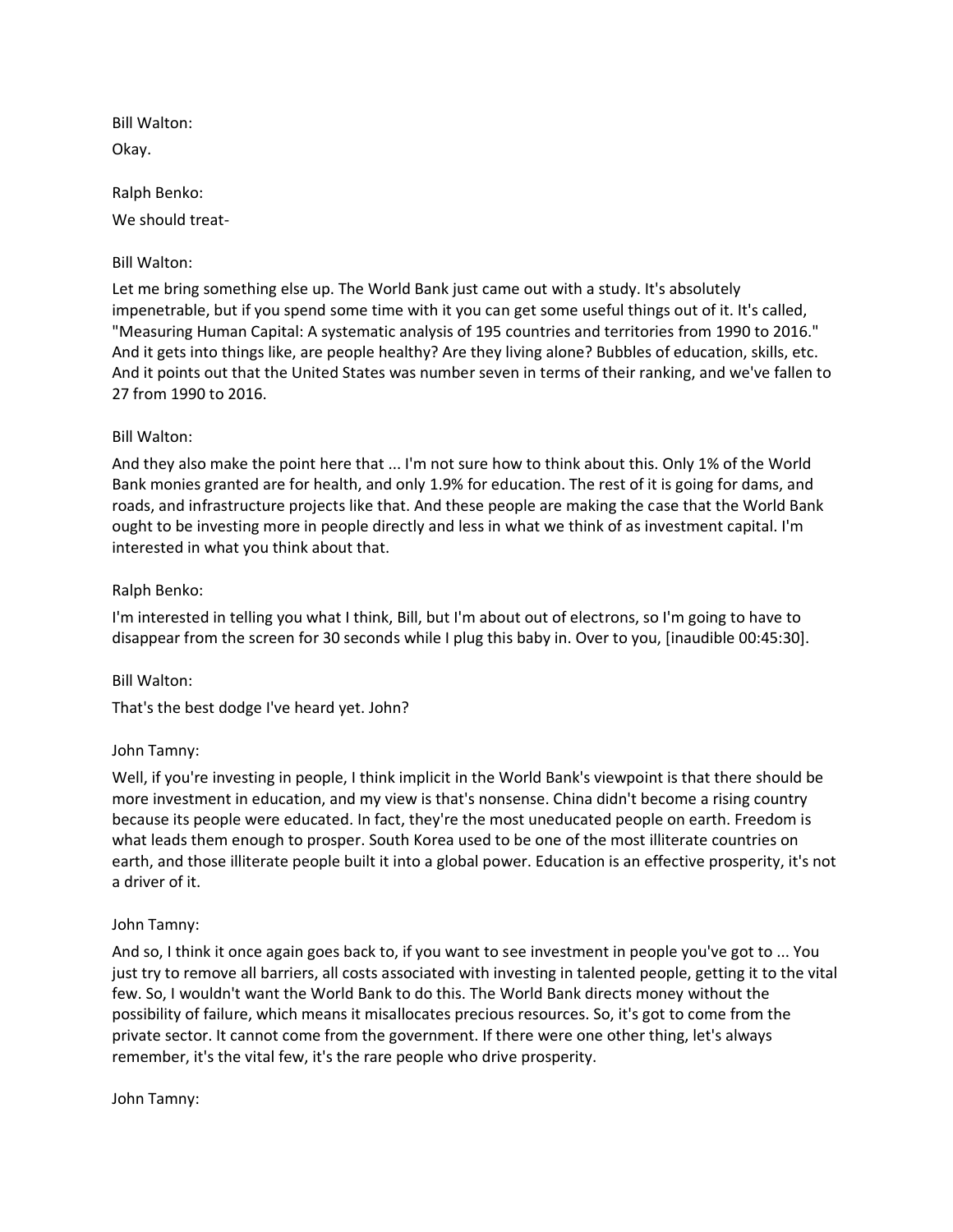If I wanted to make the U.S. even more of a magnet for talent, I'd be of the mind to make it even quite a bit easier for the world's talent to come here without harassment. I would want to open up the borders a bit more. I know that's a touchy subject, but we are a magnet for talent because we have the world's best people. We should do more of it.

# Ralph Benko:

And I would like to say something that I hope is complimentary that John will find it [inaudible 00:47:22]. And that is, the tax code allows you to deduct either expense or depreciate ... Or salary and depreciate, invest in some fixed plant and equipment, but you are not allowed to deduct, for instance, your college tuition expenses, which are an investment in your intellectual capital. And so, there is a prejudice and a privilege here.

## Ralph Benko:

The way the tax code is written ... One of my economist friends told me many years ago, it might have even be true even though he was an economist, that while two thirds of the national income accounts go to labor and one third go to capital, three quarters of the taxes fall on labor and only one quarter on capital, thereby prejudicing labor and privileging capital. And so, there are these invisible and, I would say, insidious preferences built in toward fixed capital, and to the advantage of fixed capital, but to the detriment of human capital.

# Ralph Benko:

And following Tamny's Axiom, we need to take a hard, comprehensive, and overall look as to all of the different ... Which is, in accord with John's general approach, to look for the invisible barriers that either inhibit or prohibit ... Prohibit in the sense of mandatory high school, inhibit in the sense of giving better tax treatment to fixed capital with better deductions and so forth, than to intellectual capital. And to level the playing field at a minimum, so that human capitalism is not prejudiced to fix capitalism, to old hard-wired capitalists.

## Bill Walton:

I quite agree, Ralph. The whole tax code is built ... You could even take it to where health club memberships should be deductible, anything you do to take care of yourself to make yourself healthy rather than a patient would be something that would be investing in-

## Ralph Benko:

Yeah. Becker said exactly that and won a Nobel Prize for it, so you're in good company.

Bill Walton: Who did that?

Ralph Benko:

Gary Becker.

## Bill Walton:

Yeah, I like ... Okay. What was it from the Dick Tracy movie where Al Pacino's character playing one of the bad guys said, "I say and Socrates agrees with me."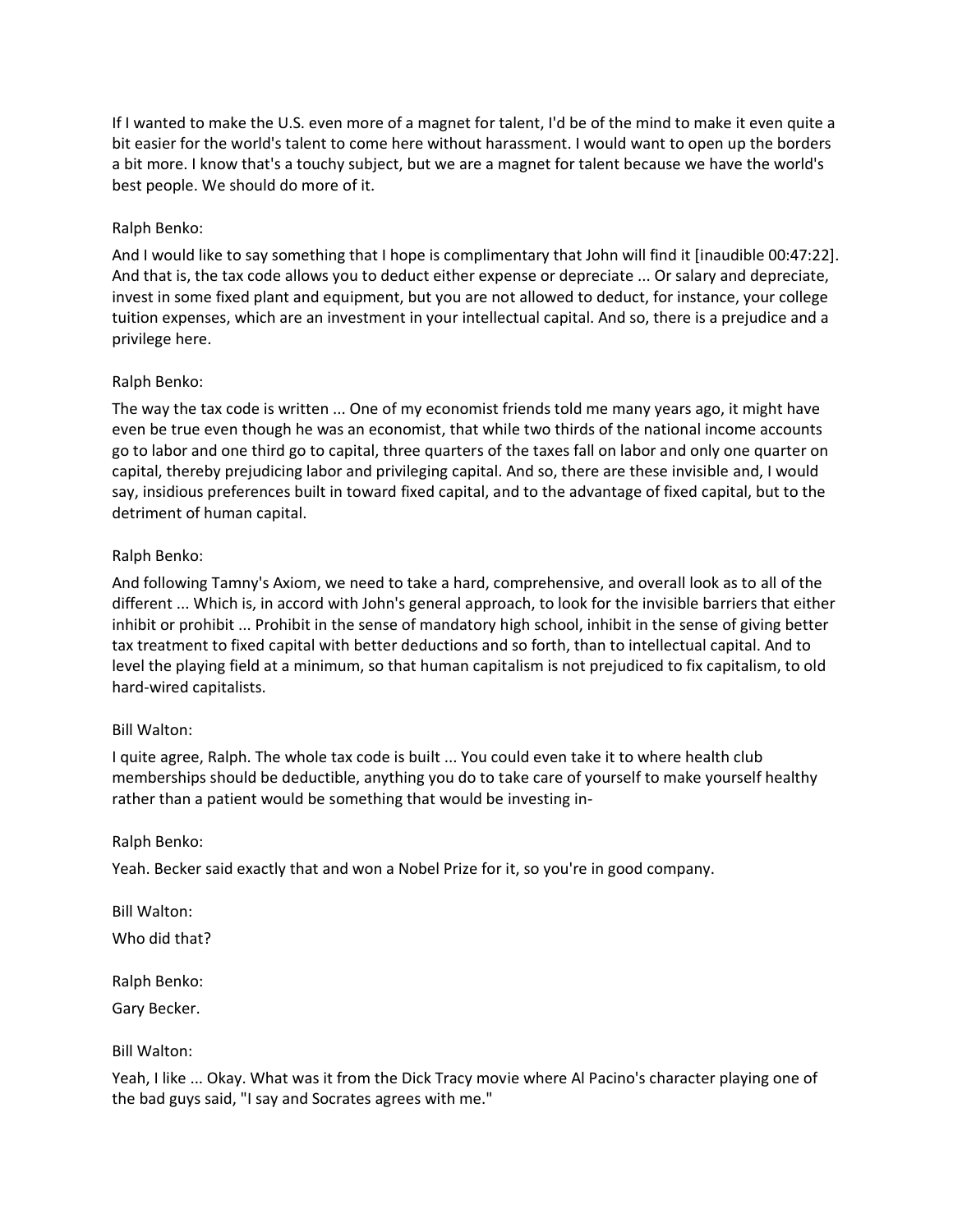Ralph Benko: Well said.

## Bill Walton:

So, as I say and Gary Becker agrees with me, God bless you, Gary. We're winding up our time to talk about this. I want to have you guys back on to talk about this some more. I think the takeaway I have is that there is a ... We oversimplify things to think about taxes, and rates, and things like that, and we need to look at freeing people up to be mobile, we need to attract talent to the United States. We're doing that. We need to reduce those barriers, and it's essentially about people, and the Republicans, if they want to be a more popular party than they are, they need to understand that and make that part of their rhetoric.

## Bill Walton:

So, John, thanks for joining, and Ralph, thanks for joining. You guys are great, I love talking with you. And so, I hope you all join me next time and we'll talk about some more interesting things like talent topping taxes. Ralph?

## Ralph Benko:

Yeah. Tamny's Axiom. Don't forget, it's the new Laffer curve. You heard it here first.

## Bill Walton:

And once again, everybody's got to go buy John's book on "The End of Work." Find it on Amazon. And I'd encourage you also to go to Ralph's website, ralphbenko.com, to learn about what Ralph is doing to help people be more successful and promoting their business using the web and social media. So, thanks, guys. Talk soon.

John Tamny:

Thank you.

Bill Walton:

That was fun. Thanks.

John Tamny: Thanks for having me.

Ralph Benko: Thanks, Bill. Thank you, Maureen.

Maureen:

All right. Bye!

Ralph Benko:

Is this the same number for the [inaudible 00:51:47]?